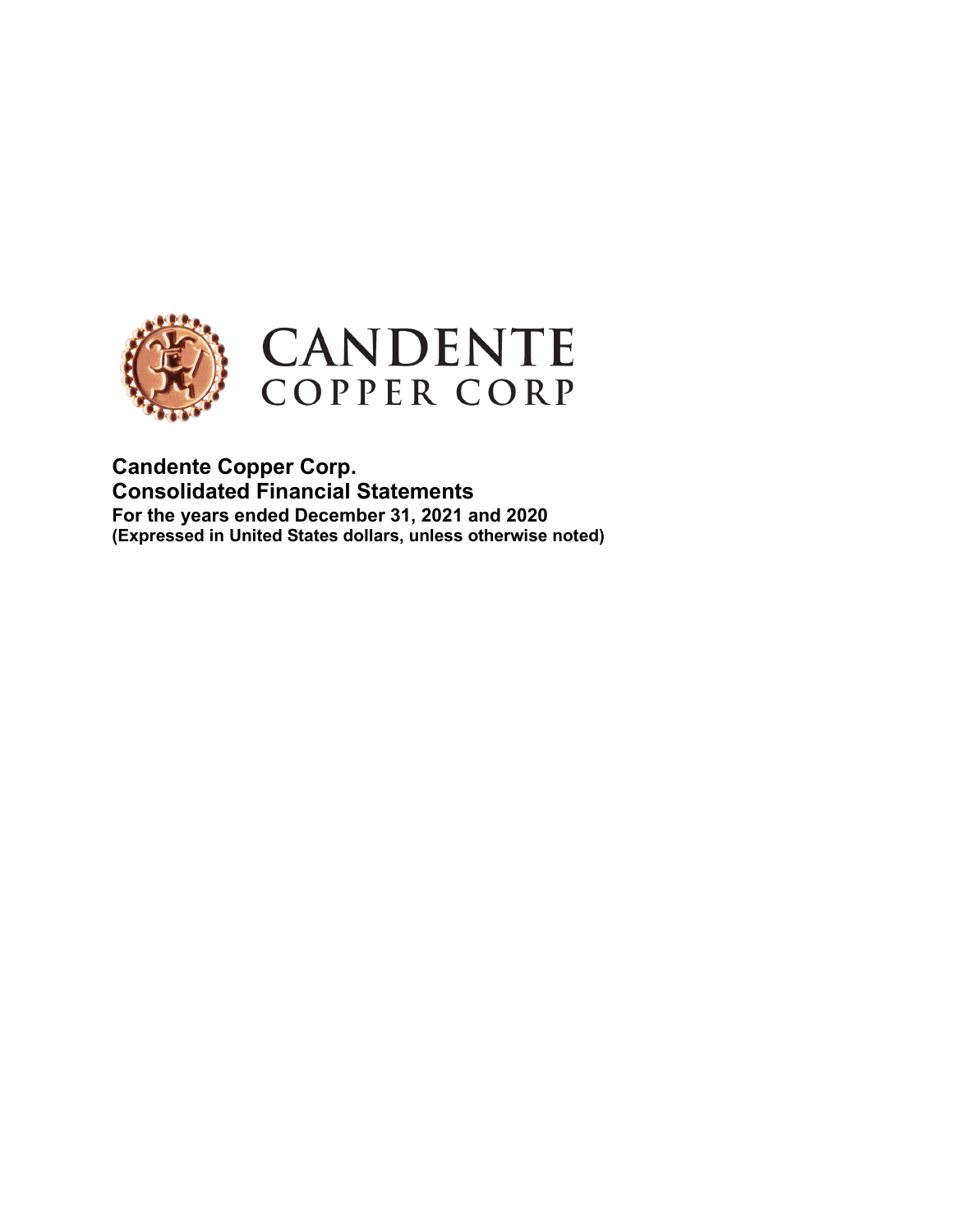



To the Shareholders of **Candente Copper Corp.** 

# **Opinion**

We have audited the accompanying consolidated financial statements of Candente Copper Corp. (the "Company"), which comprise the consolidated statements of financial position as at December 31, 2021 and the consolidated statements of loss and comprehensive loss, consolidated statement of changes in equity and consolidated statements of cash flows for the year then ended, and notes to the consolidated financial statements, including a summary of significant accounting policies.

In our opinion, the accompanying consolidated financial statements present fairly, in all material respects, the consolidated financial position of Candente Copper Corp. as at December 31, 2021, and its consolidated financial performance and its consolidated cash flows for the year then ended in accordance with International Financial Reporting Standards.

### **Material Uncertainty Related to Going Concern**

We draw attention to Note 1 in the consolidated financial statements, which describe the events and conditions that indicate the existence of material uncertainties that may cast significant doubt about the Company's ability to continue as a going concern. Our opinion is not modified in respect of this matter.

# **Basis for Opinion**

We conducted our audits in accordance with Canadian generally accepted auditing standards. Our responsibilities under those standards are further described in the Auditor's Responsibilities for the Audit of the Financial Statements section of our report. We are independent of the Company in accordance with the ethical requirements that are relevant to our audits of the consolidated financial statements in Canada, and we have fulfilled our other ethical responsibilities in accordance with these requirements. We believe that the audit evidence we have obtained is sufficient and appropriate to provide a basis for our opinion.

### **Key Audit Matter**

The key audit matter communicated below is a matter arising from the current period audit of the financial statements that was communicated or required to be communicated to the audit committee and that: (1) relates to accounts or disclosures that are material to the financial statements and (2) involved our especially challenging, subjective, or complex judgments. The communication of the key audit matter does not alter in any way our opinion on the consolidated financial statements, taken as a whole, and we are not, by communicating the key audit matter below providing a separate opinion on the key audit matter or on the accounts or disclosures to which it relates.

### Impairment of Unproven Mineral Right Interests

### *Description of the Matter*

We identified the impairment assessment of unproven mineral right interests as a key audit matter due to significant auditor and management judgement and estimation involved in determining the recoverable production. As disclosed in Note 6 to the consolidated financial statements, the carrying value of the Company's unproven mineral right interests were approximately \$65 million as at December 31, 2021. As discussed in Note 3 to the consolidated financial statements, the carrying value of unproven mineral right interests is reviewed each reporting period to determine whether there is any indication of impairment or reversal of impairment.

### *Audit Response*

Our primary procedures to address this key audit matter include i) testing the operating effectiveness of certain internal controls related to the Company's process to assess indicators of impairment or reversal of impairment; ii) evaluating the appropriateness of the methods and valuation models used; and iii) evaluating the reasonableness of the significant assumptions used by management. We also assessed the competence, capabilities and objectivity of the Company's personnel involved in preparing the impairment assessment.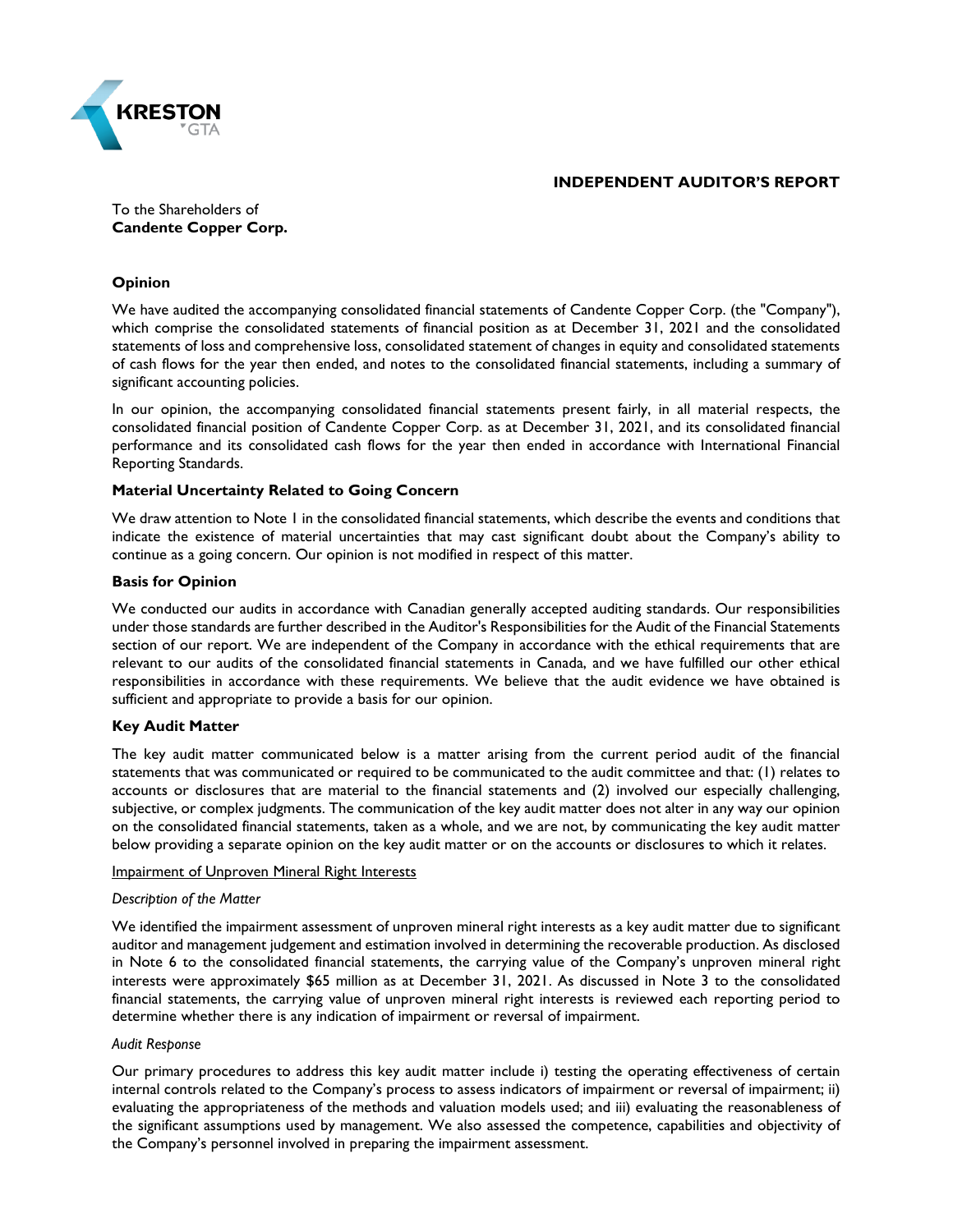

#### **Other Information**

Management is responsible for the other information. The other information comprises Management's Discussion and Analysis.

Our opinion on the consolidated financial statements does not cover the other information and we do not and will not express any form of assurance conclusion thereon. In connection with our audit of the consolidated financial statements, our responsibility is to read the other information identified above and, in doing so, consider whether the other information is materially inconsistent with the consolidated financial statements or our knowledge obtained in the audit, or otherwise appears to be materially misstated.

We obtained Management's Discussion and Analysis prior to the date of this auditor's report. If, based on the work we have performed on this other information, we conclude that there is a material misstatement of this other information, we are required to report that fact in this auditor's report. We have nothing to report in this regard.

#### **Responsibilities of Management and Those Charged with Governance for the Consolidated Financial Statements**

Management is responsible for the preparation and fair presentation of the consolidated financial statements in accordance with International Financial Reporting Standards, and for such internal control as management determines is necessary to enable the preparation of consolidated financial statements that are free from material misstatement, whether due to fraud or error.

In preparing the consolidated financial statements, management is responsible for assessing the Company's ability to continue as a going concern, disclosing, as applicable, matters related to going concern and using the going concern basis of accounting unless management either intends to liquidate the Company or to cease operations, or has no realistic alternative but to do so.

Those charged with governance are responsible for overseeing the Company's financial reporting process.

### **Auditor's Responsibilities for the Audit of the Consolidated Financial Statements**

Our objectives are to obtain reasonable assurance about whether the consolidated financial statements as a whole are free from material misstatement, whether due to fraud or error, and to issue an auditor's report that includes our opinion. Reasonable assurance is a high level of assurance, but it is not a guarantee that an audit conducted in accordance with Canadian generally accepted auditing standards will always detect a material misstatement when it exists. Misstatements can arise from fraud or error and are considered material if, individually or in the aggregate, they could reasonably be expected to influence the economic decisions of users taken on the basis of these consolidated financial statements.

As part of an audit in accordance with Canadian generally accepted auditing standards, we exercise professional judgment and maintain professional skepticism throughout the audit. We also:

- Identify and assess the risks of material misstatement of the financial statements, whether due to fraud or error, design and perform audit procedures responsive to those risks, and obtain audit evidence that is sufficient and appropriate to provide a basis for our opinion. The risk of not detecting a material misstatement resulting from fraud is higher than for one resulting from error, as fraud may involve collusion, forgery, intentional omissions, misrepresentations, or the override of internal control.
- Obtain an understanding of internal control relevant to the audit in order to design audit procedures that are appropriate in the circumstances, but not for the purpose of expressing an opinion on the effectiveness of the Company's internal control.
- Evaluate the appropriateness of accounting policies used and the reasonableness of accounting estimates and related disclosures made by management.
- Conclude on the appropriateness of management's use of the going concern basis of accounting and, based on the audit evidence obtained, whether a material uncertainty exists related to events or conditions that may cast significant doubt on the Company's ability to continue as a going concern. If we conclude that a material uncertainty exists, we are required to draw attention in our auditor's report to the related disclosures in the financial statements or, if such disclosures are inadequate, to modify our opinion. Our conclusions are based on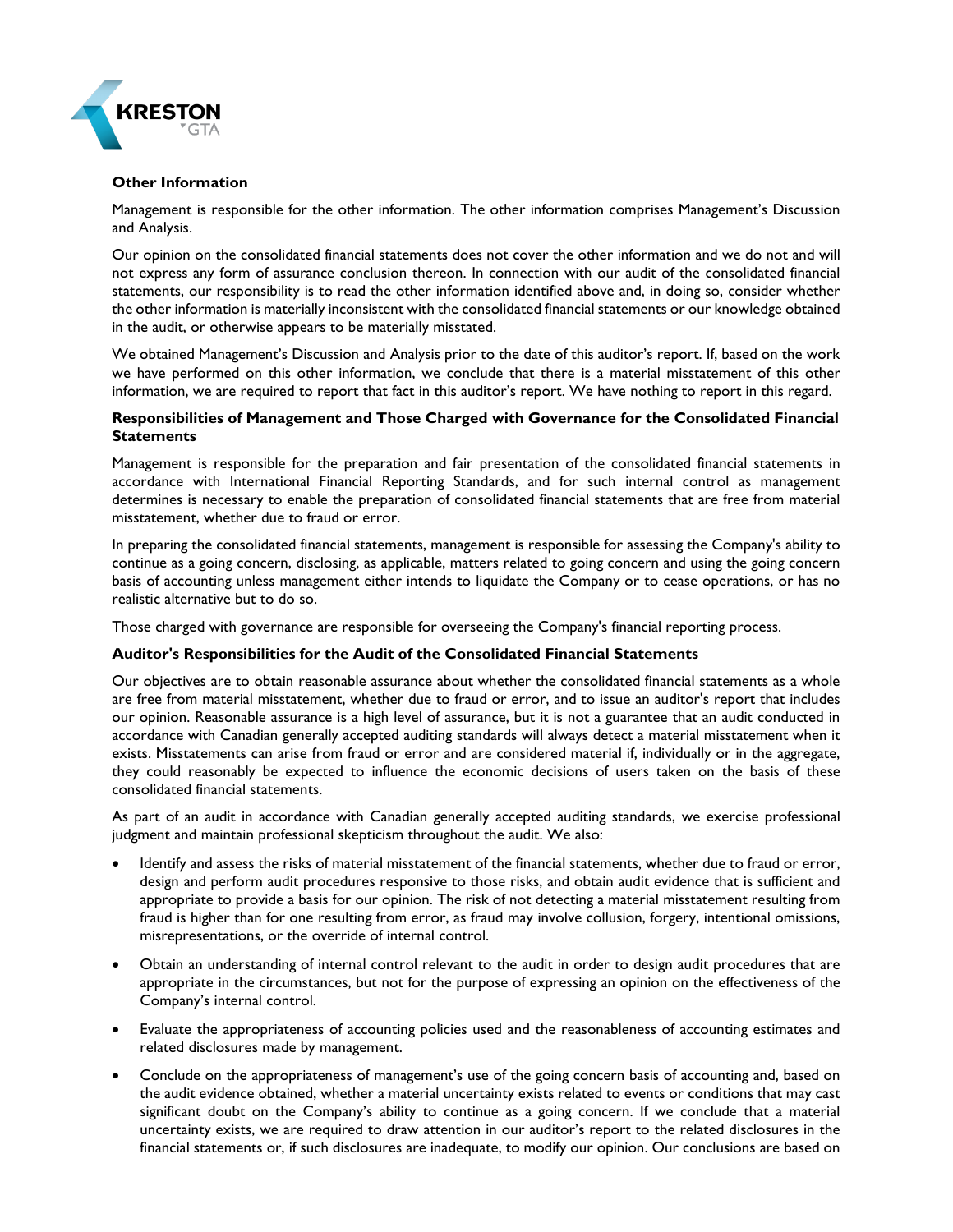

the audit evidence obtained up to the date of our auditor's report. However, future events or conditions may cause the Company to cease to continue as a going concern.

- Evaluate the overall presentation, structure and content of the financial statements, including the disclosures, and whether the financial statements represent the underlying transactions and events in a manner that achieves fair presentation.
- Obtain sufficient appropriate audit evidence regarding the financial information of the entities or business activities within the Company to express an opinion on the financial statements. We are responsible for the direction, supervision and performance of the group audit. We remain solely responsible for our audit opinion.

We communicate with those charged with governance regarding, among other matters, the planned scope and timing of the audit and significant audit findings, including any significant deficiencies in internal control that we identify during our audit.

We also provide those charged with governance with a statement that we have complied with relevant ethical requirements regarding independence, and to communicate with them all relationships and other matters that may reasonably be thought to bear on our independence, and where applicable, related safeguards.

The engagement partner on the audit resulting in this independent auditor's report is Spence Walker.

*Kreston GTA LLP* 

Chartered Professional Accountants Markham, Canada March 30, 2022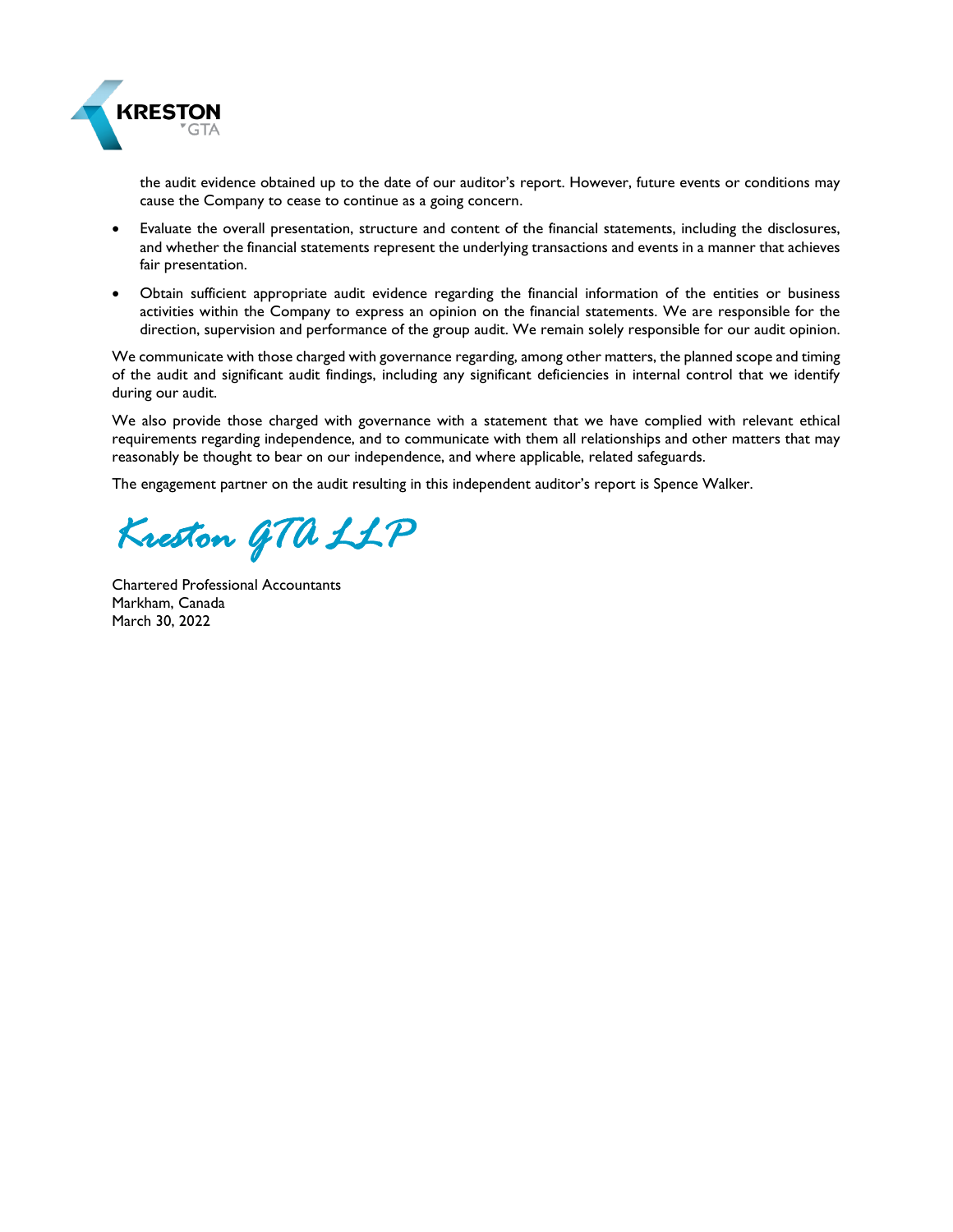# **Candente Copper Corp. Consolidated Statements of Financial Position As at Decmber 31, 2021 and December 31, 2020**

(Expressed in United States dollars unless otherwise noted)

| $\mathsf{L}\mathsf{A}\mathsf{P}$ cooper in United Utates dollars differed Utility whose Hotel $\mathsf{P}$ |              | December 31,     | December 31,     |
|------------------------------------------------------------------------------------------------------------|--------------|------------------|------------------|
|                                                                                                            | <b>Notes</b> | 2021             | 2020             |
| <b>Assets</b>                                                                                              |              |                  |                  |
| <b>Current assets</b>                                                                                      |              |                  |                  |
| Cash                                                                                                       |              | \$<br>170,218    | \$<br>510,627    |
| Prepaid expenses and deposits                                                                              |              | 28,159           | 13,206           |
| <b>Total current assets</b>                                                                                |              | 198,377          | 523,833          |
| <b>Non-current assets</b>                                                                                  |              |                  |                  |
| Receivables                                                                                                |              | 55,076           | 37,476           |
| Investment                                                                                                 | 4            | 502,215          | 239,155          |
| Right of use asset                                                                                         | 5            | 58,971           | 74,731           |
| Advance payment Canyon Creek                                                                               | 6            | 40,443           |                  |
| Exploration and evaluation assets                                                                          | 6            | 65,085,912       | 64,257,275       |
| Equipment                                                                                                  | 7            | 55,855           | 69,754           |
| <b>Total non-current assets</b>                                                                            |              | 65,798,472       | 64,678,391       |
| <b>Total assets</b>                                                                                        |              | \$<br>65,996,849 | \$<br>65,202,224 |
|                                                                                                            |              |                  |                  |
| <b>Liabilities</b>                                                                                         |              |                  |                  |
| <b>Current liabilities</b>                                                                                 |              |                  |                  |
| Trade payables and accrued liabilities                                                                     | 8,12         | \$<br>484,724    | \$<br>838,403    |
| Current portion of lease liability                                                                         | 5            | 14,535           | 22,459           |
| <b>Total current liabilities</b>                                                                           |              | 499,259          | 860,862          |
| <b>Non-current liabilities</b>                                                                             |              |                  |                  |
| Term loan payable                                                                                          | 9            | 31,552           | 31,416           |
| Lease liability                                                                                            | 5            | 49,389           | 53,735           |
| <b>Total Liabilities</b>                                                                                   |              | 580,200          | 946,013          |
| <b>Equity</b>                                                                                              |              |                  |                  |
| Share capital                                                                                              | 10           | 88,482,043       | 86,774,635       |
| <b>Reserves</b>                                                                                            | 10           | 14,084,690       | 13,455,747       |
| Accumulated deficit                                                                                        |              | (37, 150, 084)   | (35, 974, 171)   |
| <b>Total equity</b>                                                                                        |              | 65,416,649       | 64,256,211       |
| <b>Total liabilities and equity</b>                                                                        |              | \$<br>65,996,849 | \$<br>65,202,224 |

**General information (Note 1) Commitment (Note 11) Subsequent events (Note 17)**

Approved on behalf of the Board of Directors on March 30, 2022

| (signed) Andres Milla | (signed)        |
|-----------------------|-----------------|
| <b>Director</b>       | <b>Director</b> |

**(signed) George Elliott**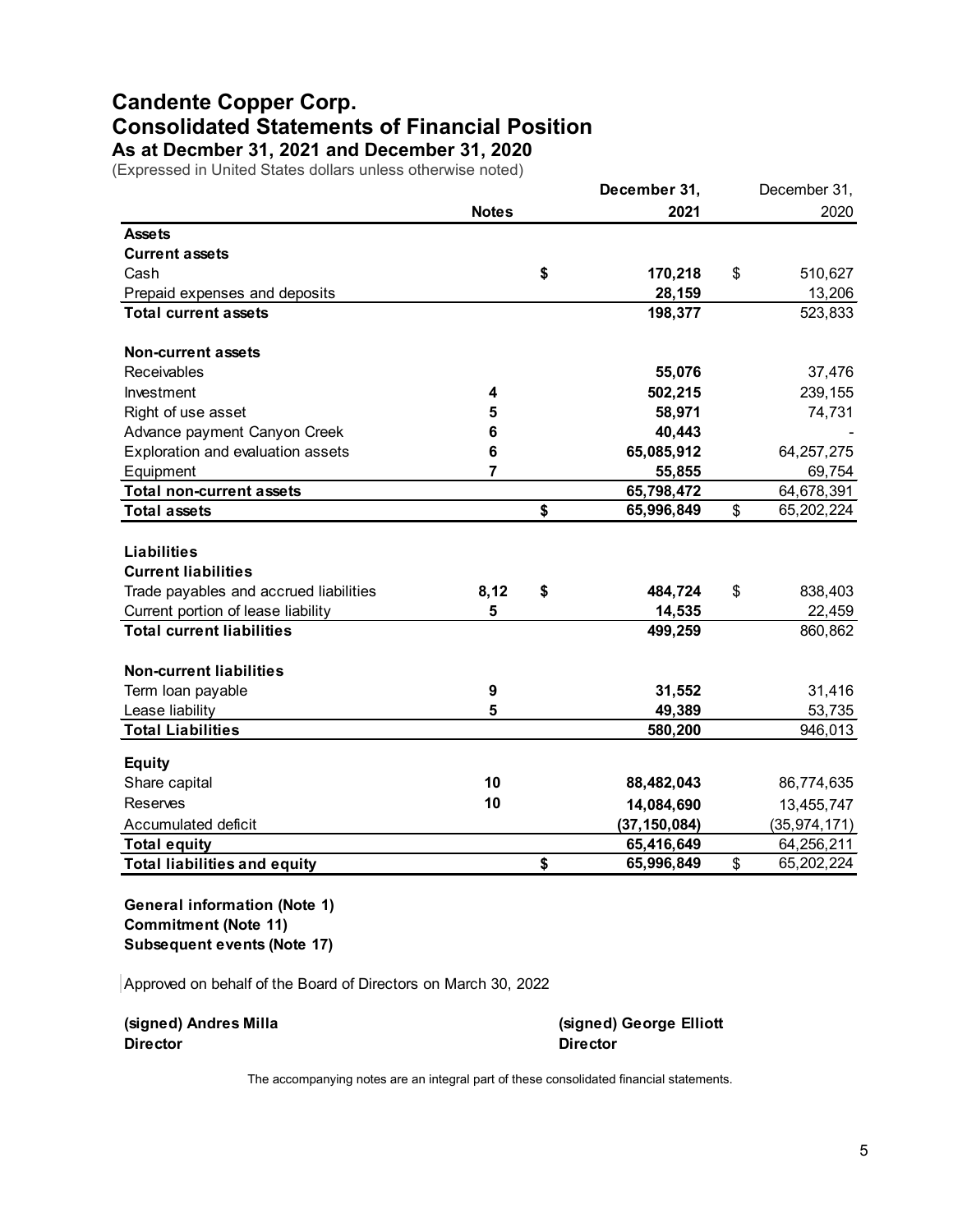# **Candente Copper Corp. Consolidated Statements of Comprehensive Loss**

**For the years ended December 31, 2021 and 2020** 

| (Expressed in United States dollars unless otherwise noted) |  |
|-------------------------------------------------------------|--|
|                                                             |  |

|                                                 |              | For the years ended December 31, |  |             |  |  |  |  |  |  |
|-------------------------------------------------|--------------|----------------------------------|--|-------------|--|--|--|--|--|--|
|                                                 | <b>Notes</b> | 2021                             |  | 2020        |  |  |  |  |  |  |
| <b>Expenses</b>                                 |              |                                  |  |             |  |  |  |  |  |  |
| General and administrative expenses             | 13           | \$<br>1,077,426 \$               |  | 819,540     |  |  |  |  |  |  |
| Other expenses                                  |              |                                  |  |             |  |  |  |  |  |  |
| Impairment of related party receivable          |              |                                  |  | 112,584     |  |  |  |  |  |  |
| Impairment on receivable for sale of subsidiary |              |                                  |  | 67,494      |  |  |  |  |  |  |
| Loss (gain) on foreign exchange                 |              | 92,575                           |  | (58, 860)   |  |  |  |  |  |  |
| Interest expense                                |              | 5,912                            |  | 1,826       |  |  |  |  |  |  |
| Interest income                                 |              |                                  |  | (10, 556)   |  |  |  |  |  |  |
| <b>Net loss</b>                                 |              | 1,175,913                        |  | 932,028     |  |  |  |  |  |  |
| Change in fair value of investment              | 4            | (268, 803)                       |  | (134, 727)  |  |  |  |  |  |  |
| Exchange difference on translation of parent    |              | (157,627)                        |  | 66,986      |  |  |  |  |  |  |
|                                                 |              | (426, 430)                       |  | (67, 741)   |  |  |  |  |  |  |
| <b>Comprehensive loss</b>                       |              | \$<br>749,483 \$                 |  | 864,287     |  |  |  |  |  |  |
| Loss per share attributable to shareholders:    |              |                                  |  |             |  |  |  |  |  |  |
| basic and diluted                               |              | \$<br>$0.00$ \$                  |  | 0.00        |  |  |  |  |  |  |
| Weighted average number of common shares        |              |                                  |  |             |  |  |  |  |  |  |
| outstanding: basic and diluted                  |              | 258,462,463                      |  | 231,881,939 |  |  |  |  |  |  |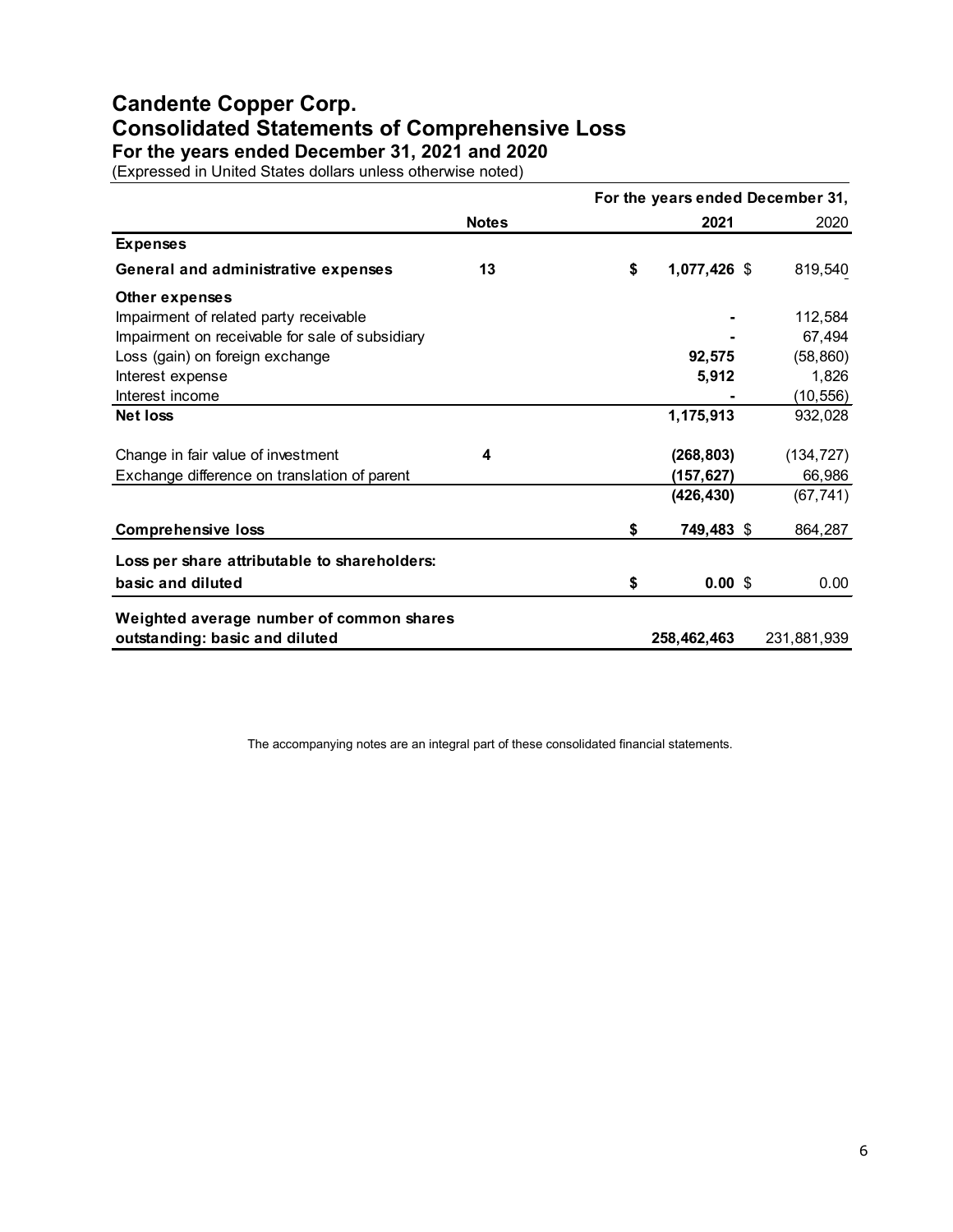# **Candente Copper Corp. Consolidated Statements of Changes in Equity**

**For the years ended December 31, 2021 and 2020**

(Expressed in United States dollars unless otherwise noted)

|                                                 | <b>Share Capital</b>          |                    | <b>Reserves</b> |                                                                   |                               |        |                     |                              |      |                       |  |                            |      |               |
|-------------------------------------------------|-------------------------------|--------------------|-----------------|-------------------------------------------------------------------|-------------------------------|--------|---------------------|------------------------------|------|-----------------------|--|----------------------------|------|---------------|
|                                                 | <b>Total common</b><br>shares | Share capital      |                 | <b>Equity settled</b><br>employee<br>compensation<br>and warrants | Contributed<br><b>Surplus</b> |        | Foreign<br>currency | Available for<br>sale assets |      | <b>Total reserves</b> |  | <b>Deficit</b>             |      | <b>Total</b>  |
| Balance at January 1, 2020                      | 195,005,268                   | 84,732,929<br>- \$ | \$              | 13,436,888                                                        |                               | \$     | $(495, 645)$ \$     | 19,133                       | \$   | 12,960,376 \$         |  | (35,042,143)               | \$   | 62,651,162    |
| Common shares issued for financing              | 48,500,000                    | 1,794,005          |                 |                                                                   |                               |        |                     |                              |      |                       |  |                            |      | 1,794,005     |
| Common shares issued upon exercise of options   | 2,010,000                     | 135,313            |                 | (51, 526)                                                         |                               |        |                     |                              |      | (51, 526)             |  |                            |      | 83,787        |
| Common shares issued upon exercise of w arrants | 1,596,500                     | 118,548            |                 | (393)                                                             |                               |        |                     |                              |      | (393)                 |  |                            |      | 118,155       |
| Share issuance costs                            |                               | (6, 160)           |                 |                                                                   |                               |        |                     |                              |      |                       |  |                            |      | (6, 160)      |
| Share-based payments - stock options            |                               |                    |                 | 185,999                                                           |                               |        |                     |                              |      | 185,999               |  |                            |      | 185,999       |
| Share-based payments - deferred share units     |                               |                    |                 | 87,965                                                            |                               |        |                     |                              |      | 87,965                |  |                            |      | 87,965        |
| Share-based payments - restricted share units   |                               |                    |                 | 205,585                                                           |                               |        |                     |                              |      | 205,585               |  |                            |      | 205,585       |
| Net loss                                        |                               |                    |                 |                                                                   |                               |        |                     |                              |      |                       |  | (932, 028)                 |      | (932, 028)    |
| Change in fair value of investment              |                               |                    |                 |                                                                   |                               |        |                     | 134,727                      |      | 134,727               |  |                            |      | 134,727       |
| Cumulative translation adjustment               |                               |                    |                 |                                                                   |                               |        | (66, 986)           |                              |      | (66, 986)             |  |                            |      | (66, 986)     |
| Balance at December 31, 2020                    | 247,111,768                   | 86,774,635<br>\$   | \$              | 13,864,518                                                        | \$                            | $-$ \$ | $(562, 631)$ \$     | 153,860                      | \$   |                       |  | 13,455,747 \$ (35,974,171) | \$   | 64,256,211    |
| Balance at January 1, 2021                      | 247,111,768 \$                | 86,774,635         | S               | 13,864,518                                                        | \$                            | - S    | $(562, 631)$ \$     | 153,860                      | - \$ | 13,455,747 \$         |  | (35,974,171)               | - \$ | 64,256,211    |
| Common shares issued for financing              | 8,800,000                     | 872,462            |                 |                                                                   |                               |        |                     |                              |      |                       |  |                            |      | 872,462       |
| Share issuance costs                            |                               | (6, 567)           |                 |                                                                   |                               |        |                     |                              |      |                       |  |                            |      | (6, 567)      |
| Share-based payments - stock options            |                               |                    |                 | 298,395                                                           |                               |        |                     |                              |      | 298,395               |  |                            |      | 298,395       |
| Share-based payments - deferred share units     |                               |                    |                 | 124,716                                                           |                               |        |                     |                              |      | 124,716               |  |                            |      | 124,716       |
| Share-based payments - restricted share units   |                               |                    |                 | 31,176                                                            |                               |        |                     |                              |      | 31,176                |  |                            |      | 31,176        |
| Expired w arrants                               |                               |                    |                 | (45, 346)                                                         | 45,346                        |        |                     |                              |      |                       |  |                            |      |               |
| Common shares issued upon exercise of options   | 1,650,000                     | 121,900            |                 | (48, 140)                                                         |                               |        |                     |                              |      | (48, 140)             |  |                            |      | 73,760        |
| Common shares issued upon exercise of w arrants | 5,592,110                     | 525,230            |                 | (21, 369)                                                         |                               |        |                     |                              |      | (21, 369)             |  |                            |      | 503,861       |
| Common shares issued upon settlement of RSU     | 3,288,069                     | 182,265            |                 | (182, 265)                                                        |                               |        |                     |                              |      | (182, 265)            |  |                            |      |               |
| Common shares issued for property               | 100,000                       | 12,118             |                 |                                                                   |                               |        |                     |                              |      |                       |  |                            |      | 12,118        |
| Net loss                                        |                               |                    |                 |                                                                   |                               |        |                     |                              |      |                       |  | (1, 175, 913)              |      | (1, 175, 913) |
| Change in fair value of investment              |                               |                    |                 |                                                                   |                               |        |                     | 268,803                      |      | 268,803               |  |                            |      | 268,803       |
| Cumulative translation adjustment               |                               |                    |                 |                                                                   |                               |        | 157,627             |                              |      | 157,627               |  |                            |      | 157,627       |
| Balance at December 31, 2021                    | 266,541,947                   | 88,482,043<br>- \$ | \$              | 14,021,685 \$                                                     | 45,346 \$                     |        | $(405, 004)$ \$     | 422,663 \$                   |      |                       |  | 14,084,690 \$ (37,150,084) | - \$ | 65,416,649    |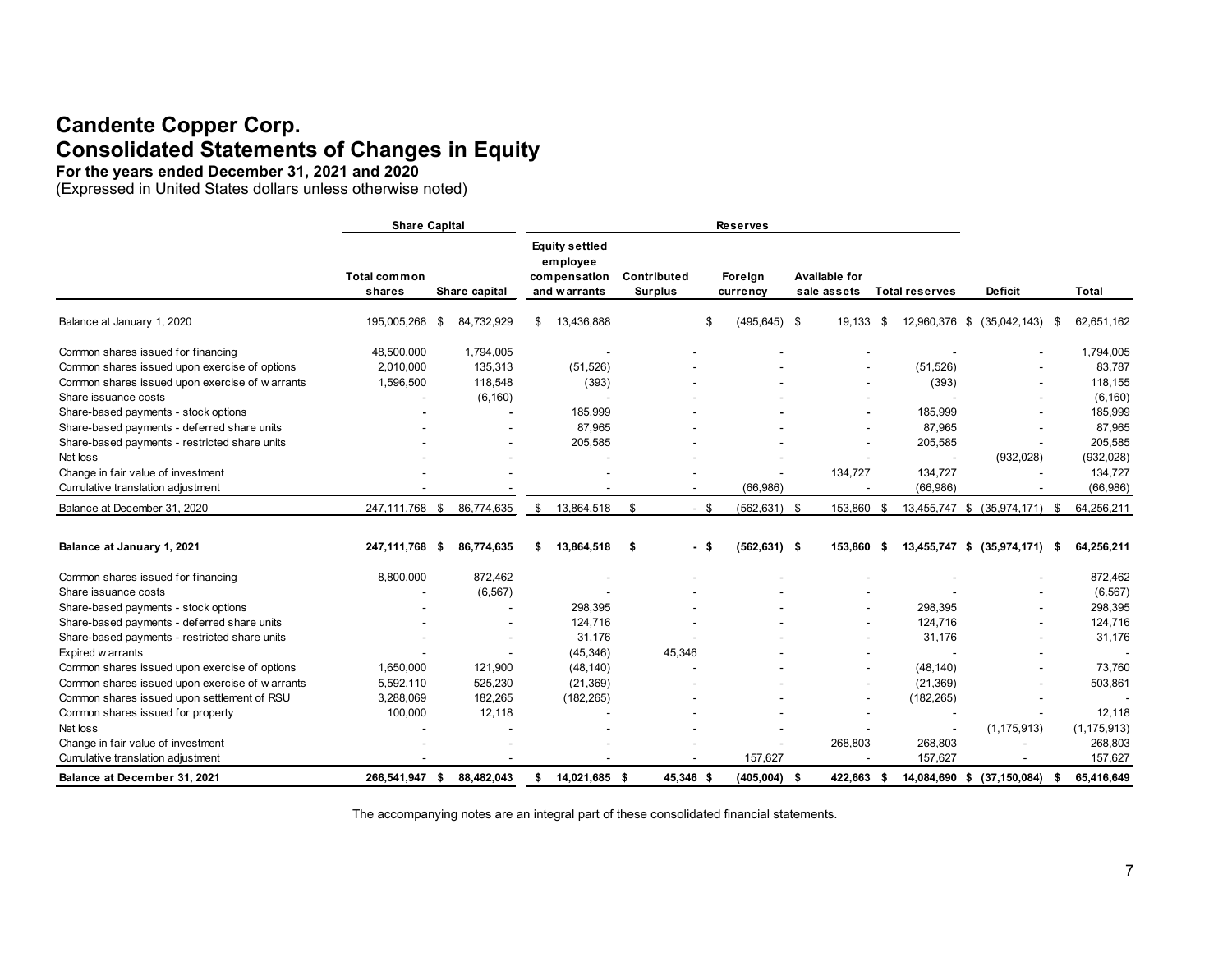# **Candente Copper Corp. Consolidated Statements of Cash Flows**

**For the years ended December 31, 2021 and 2020** 

(Expressed in United States dollars unless otherwise noted)

|                                                               | For the years December 31, |               |    |            |
|---------------------------------------------------------------|----------------------------|---------------|----|------------|
|                                                               |                            | 2021          |    | 2020       |
| Cash provided by (used in):                                   |                            |               |    |            |
| Loss for the period                                           | \$                         | (1, 175, 913) | \$ | (932, 028) |
| Items not affecting cash:                                     |                            |               |    |            |
| Amortization                                                  |                            | 33,149        |    | 23,603     |
| Share-based payments - stock options                          |                            | 298,395       |    | 391,584    |
| Share-based payments - deferred share units                   |                            | 124,716       |    |            |
| Share-based payments - restricted share units                 |                            | 31,176        |    | 87,965     |
| Impairment on receivable for sale of subsidiary               |                            |               |    | 67,494     |
| Interest income                                               |                            |               |    | (10, 556)  |
| Interest expense                                              |                            | 5,740         |    | 1,826      |
| Foreign exchange                                              |                            | 170,318       |    | 148,501    |
| Changes in non-cash working capital items:                    |                            |               |    |            |
| Receivables                                                   |                            | (17,600)      |    | (122, 814) |
| Prepaid expenses and deposits                                 |                            | (14, 953)     |    | (2,211)    |
| Accounts payable and accrued liabilities                      |                            | (446, 520)    |    | (277, 911) |
| Net cash used in operating activities                         |                            | (991, 492)    |    | (511, 963) |
| Investing                                                     |                            |               |    |            |
| Addition to unproven mineral right interests                  |                            | (728, 924)    |    | (820, 516) |
| Advance payment - Canyon Creek                                |                            | (40, 443)     |    |            |
| Purchase of equipment                                         |                            | (2,980)       |    | (353)      |
| Payments received for sale of subsidiary                      |                            |               |    | 42,500     |
| Change in value added taxes paid                              |                            | (1,603)       |    | (11, 597)  |
| Net cash used in investing activities                         |                            | (773, 950)    |    | (789, 966) |
| <b>Financing</b>                                              |                            |               |    |            |
| Issuance of common shares for cash, net of issuance costs     |                            | 865,895       |    | 1,764,885  |
| Issuance of common shares for exercise of options             |                            | 73,760        |    | 83,787     |
| Issuance of common shares for exercise of warrants            |                            | 503,861       |    | 118,155    |
| Repayment of bank overdraft                                   |                            |               |    | (42)       |
| Term loan payable                                             |                            |               |    | 30,601     |
| Principal repayments on lease liability                       |                            | (18, 483)     |    | (5,667)    |
| Advances from related parties                                 |                            |               |    | 12,513     |
| Repayment of related party advances                           |                            |               |    | (191, 676) |
| Net cash provided by financing activities                     |                            | 1,425,033     |    | 1,812,556  |
| Net change in cash                                            |                            | (340, 409)    |    | 510,627    |
| Cash at beginning of year                                     |                            | 510,627       |    |            |
| Cash at end of year                                           | \$                         | 170,218       | \$ | 510,627    |
| Non-cash investing and financing information:                 |                            |               |    |            |
| Subscriptions receivable                                      |                            |               |    | 22,961     |
| Lease liability and ROU recognized                            |                            |               |    | 80,071     |
| Change in fair value investment                               |                            | (268, 803)    |    | (134, 727) |
| Exploration and evaluation assets including in trade payables |                            | 73,874        |    | 266,771    |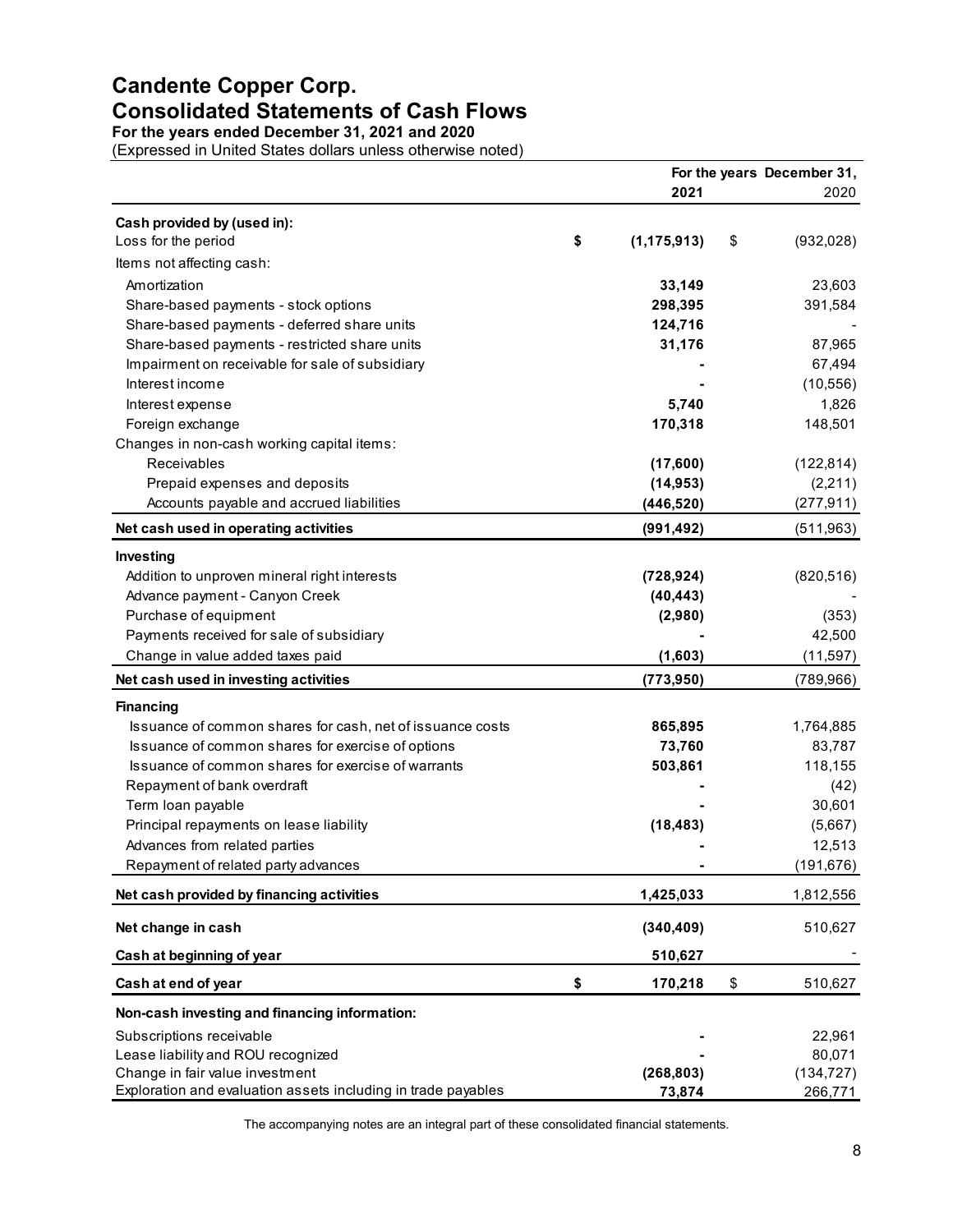## **1. General Information and Going Concern**

Candente Copper Corp. and its subsidiaries (the "Company") are engaged in the exploration of its mining properties located in Peru. Its principal property is the Cañariaco Copper Project in the District of Lambayeque. The Company was incorporated on May 1, 1997 under the Business Corporation Act of British Columbia and its principal office is located at Suite 801-1112 West Pender Street, Vancouver British Columbia, V6E 2S1.

The principal subsidiaries of the Company as at December 31, 2021 are as follows:

| <b>Subsidiary</b>                           | <b>Interest</b> | <b>Functional currency</b> |
|---------------------------------------------|-----------------|----------------------------|
| Canariaco Copper Peru S.A.<br>("Canariaco") | 100%            | <b>US Dollars</b>          |
| Canariaco Copper (BVI) Corp.                | 100%            | <b>US Dollars</b>          |
| Inversiones Mineras Las Palmas S.A.         | 100%            | <b>US Dollars</b>          |
| Cobriza Metals Corp.                        | 100%            | <b>CDN Dollars</b>         |
| Candente Resource (BVI) Corp.               | 100%            | <b>US Dollars</b>          |
| Cobriza Metals Peru S.A.                    | 100%            | <b>US Dollars</b>          |

The Company's common shares are listed on the Toronto Stock Exchange ("TSX") and the Lima Stock Exchange under the trading symbol "DNT". The Company's share options and warrants are not listed.

These consolidated financial statements were authorized for issue by the Board of Directors on March 30, 2022.

These consolidated financial statements have been prepared on the basis of accounting principles applicable to a going concern, which assume that the Company will continue operations for the foreseeable future and will be able to realize its assets and discharge its liabilities in the normal course of operations as they come due. For year ended December 31, 2021, the Company incurred a net loss of \$1,175,913. As at December 31, 2021, the Company has \$37,150,084 in cumulative losses since inception and deficiency in working capital of \$300,882 (2020 deficiency of \$337,029). The Company does not generate cash flows from operations and accordingly, the Company will need to raise additional funds through the issuance of securities, resource secured debt or joint venture projects. Although, the Company has been successful in raising funds in the past there can be no assurance that the Company will be able to raise sufficient funds in the future, in which case the Company may be unable to meet its obligations as they come due in the normal course of business. The Company is subject to sovereign risk, including political and economic instability, changes in existing government regulations relating to mining, as well as currency fluctuations and local inflation. These factors are material uncertainties that may cast significant doubt regarding the Company's ability to continue as a going concern. Should the Company be unable to realize its assets and discharge its liabilities in the normal course of business, the net realizable value of its assets may be materially less than the amounts on the statement of financial position.

In March 2020, the World Health Organization declared coronavirus COVID-19 a global pandemic. This contagious disease outbreak, which has continued to spread, and any related adverse public health developments, has adversely affected workforces, economies and financial markets globally, potentially leading to an economic downturn. Operation in the projects located in Peru make decisions according to their local situation and applicable laws, as well as considering the health and safety of their employees. During the second quarter of 2020, operations in Peru were temporarily suspended due to government restrictions focused on reducing the impacts of COVID-19, including the Don Gregorio copper-gold porphyry proyect. The Peruvian government issued a decree on May 3, 2020 indicating large mines would be able to reopen subject to approval of certain protocols. The mining exploration activities resumed operations during the third quarter of 2020 and remain in operations. To date, it is not possible for the Company to predict the duration or magnitude of the adverse results of the outbreak and its effect on the Company's business or ability to raise funds.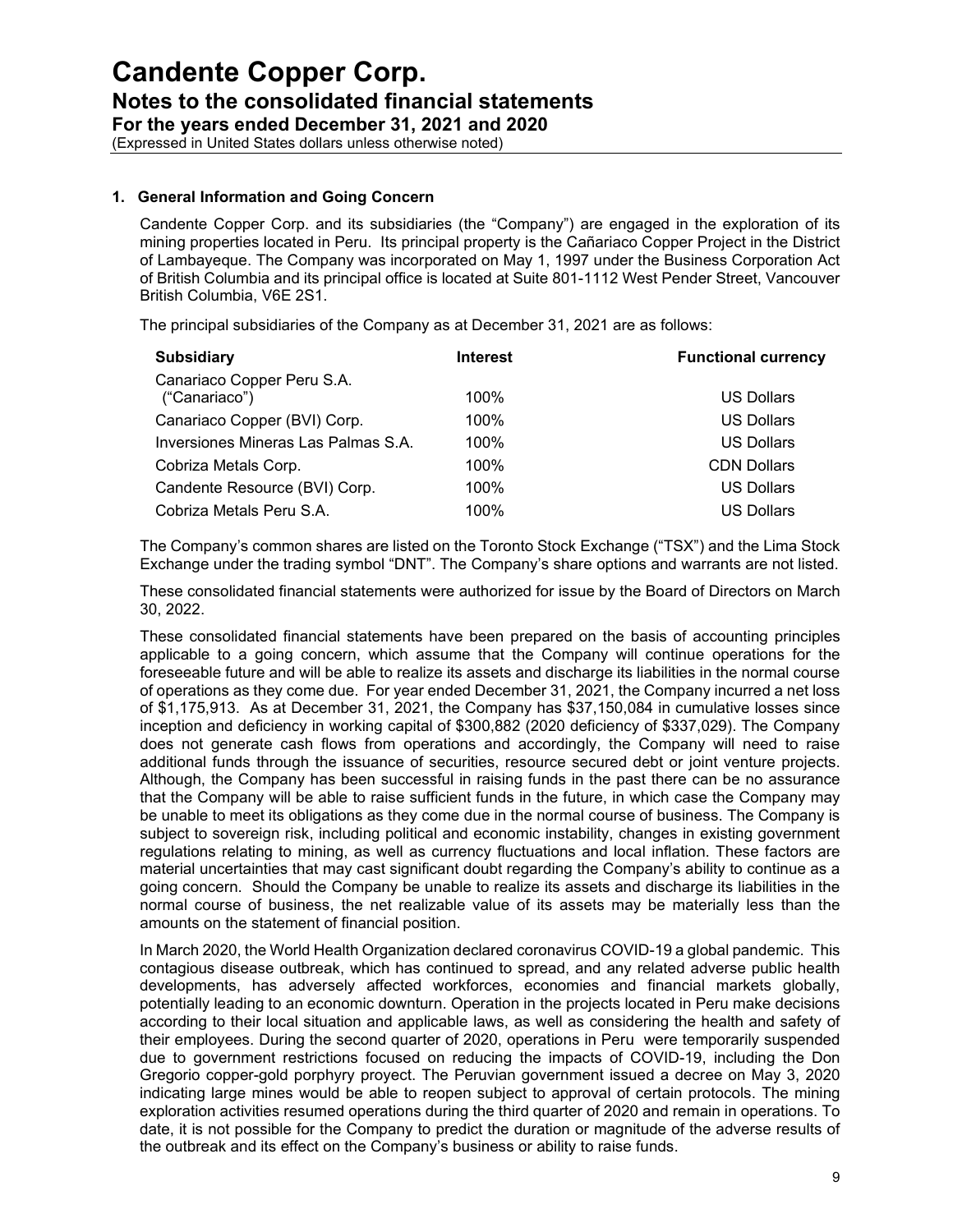## **2. Statement of Compliance and Basis of Presentation**

These consolidated financial statements have been prepared using International Financial Reporting Standards ("IFRS") in effect as of December 31, 2021.

These consolidated financial statements have been prepared on a historical cost basis, except for certain financial instruments, which are measured at fair value as explained in accounting policies set out in Note 3.

#### **3. Significant Accounting Policies**

#### **a. Critical accounting estimates and judgments**

The Company makes estimates and assumptions concerning the future that will, by definition, seldom equal actual results. The following are the key estimates and judgments applied by management that most significantly affect the Company's consolidated financial statements. These estimates and judgments have significant risk of causing a material adjustment to the carrying amounts of assets and liabilities within the next financial year.

i. Exploration and evaluation assets mineral right interests and impairment

Exploration and evaluation assets include the cost of acquiring licenses, exploration and analysis, project administration, drilling, community and social values and environmental health and safety. The technical feasibility and commercial viability of extracting a mineral resource is considered to be determinable when proven reserves are determined to exist, the rights of tenure are current, and it is considered probable that the costs will be recouped through successful development and exploitation of the area, or alternatively by sale of the right. Management is required to exercise significant judgment in determining the timing of the determination of the technical feasibility and commercial viability of the mineral resource. The Company considers both external and internal sources of information in assessing whether there are any indicators that mineral properties are impaired.

ii. Going concern

Management assesses the Company's ability to continue as a going concern in relation to its ability to raise funds.

iii. Valuation of share-based payments and warrants

When options and warrants are issued, the Company calculates their estimated fair value using the Black-Scholes valuation model. The Company uses its historical stock prices to determine volatility and estimated dividend yield rates to arrive at the inputs that are used in the valuation model to calculate the fair value of the options or warrants.

### **b. Basis of consolidation**

Subsidiaries are all entities controlled by the Company. Control is achieved when the Company has power over its investee; is exposed or has rights to variable returns from its involvement with the investee; and has the ability to use its power to affect its returns. Subsidiaries are fully consolidated from the date on which control is transferred to the Company. Consolidation ceases from the date that the Company no longer has control. Intercompany transactions, balances and income and expenses on transactions between the Company and its subsidiaries are eliminated on consolidation.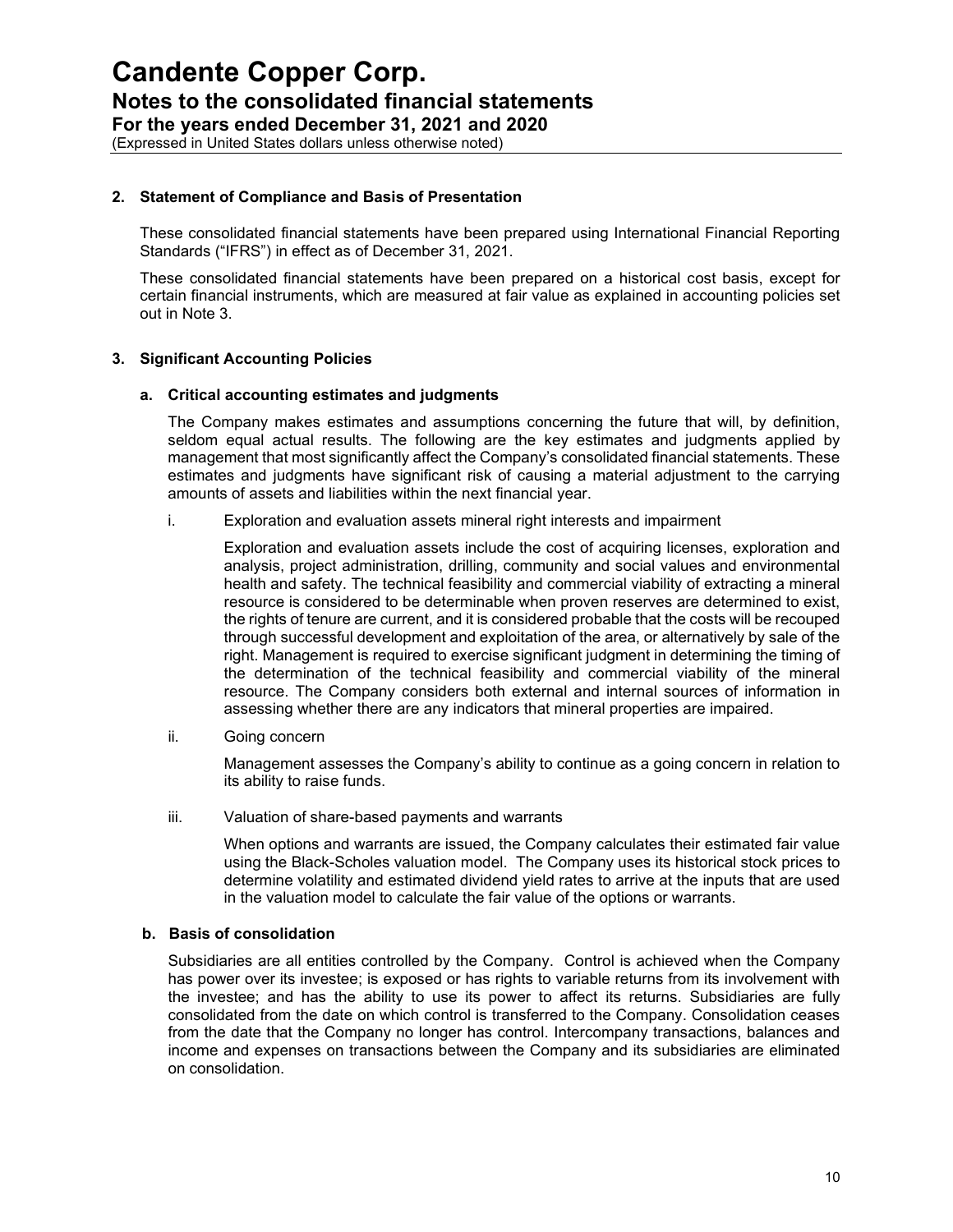# **Candente Copper Corp. Notes to the consolidated financial statements For the years ended December 31, 2021 and 2020**

(Expressed in United States dollars unless otherwise noted)

# **3. Significant Accounting Policies (continued)**

### **c. Foreign currency translation**

The functional currency of subsidiaries is the currency of the primary economic environment in which the entity operates. Transactions in foreign currencies are translated to the functional currency of the entity at the exchange rate in existence at the date of the transaction. Monetary assets and liabilities denominated in foreign currencies at the statement of financial position date are translated at the period end exchange rates. Non-monetary items are measured using historical cost in a foreign currency and are translated using the exchange rate at the date of the transaction. Non- monetary items that are measured at fair value in a foreign currency are translated using the exchange rates at the date when the fair value was determined.

The functional currency of the parent entity is the Canadian dollar. The presentation currency of the Company is the U.S. dollar. The parent company is translated from its functional currency into U.S. dollars on consolidation. Items in the statement of loss are translated using weighted average exchange rates that reasonably approximate the exchange rate at the transaction date. Items in the statement of financial position are translated at the closing spot exchange rate. Exchange differences on the translation of the net assets of the parent company are recognized in a separate component of equity.

## **d. Exploration and evaluation assets**

The Company capitalizes all costs, net of any recoveries, of acquiring, exploring and evaluating mineral right interest, until the right to which they relate is placed into production, at which time these deferred costs will be amortized over the estimated useful life of the right upon commissioning the property, or written-off if the right is disposed of, impaired or abandoned.

Management reviews the carrying amounts of mineral rights annually or when there are indicators of impairment and will recognize impairment based upon current exploration results and upon assessment of the probability of profitable exploitation of the rights.

An indication of impairment includes but is not limited to expiration of the right to explore, absence of planned or budgeted substantive expenditure in the specific area, and the decision to discontinue exploration activity in a specific area.

### **e. Equipment**

Equipment is recognized at cost less accumulated depreciation. The cost includes expenditures that are directly attributable to the acquisition of the equipment. Where parts (components) of an item of equipment have different useful lives or for which different amortization rates are appropriate, they are accounted for as separate items of equipment. Estimates of residual values, methods and useful lives of all assets are assessed annually.

Subsequent costs are included in the asset's carrying amount or recognized as a separate asset, as appropriate, only when it is probable that future economic benefits associated with the item will flow to the group and the cost of the item can be measured reliably.

Amortization is calculated on a declining balance method to write off the cost of the assets to their residual values over their estimated useful lives. The amortization rates applicable to each category of equipment are as follows:

| <b>Asset class</b> | Declining balance rates |
|--------------------|-------------------------|
| Equipment          | 20% to 30%              |
| <b>Vehicles</b>    | 30%                     |

Leasehold improvements are recorded at cost net of recoveries and amortized on a straight-line basis over the term of the lease agreement.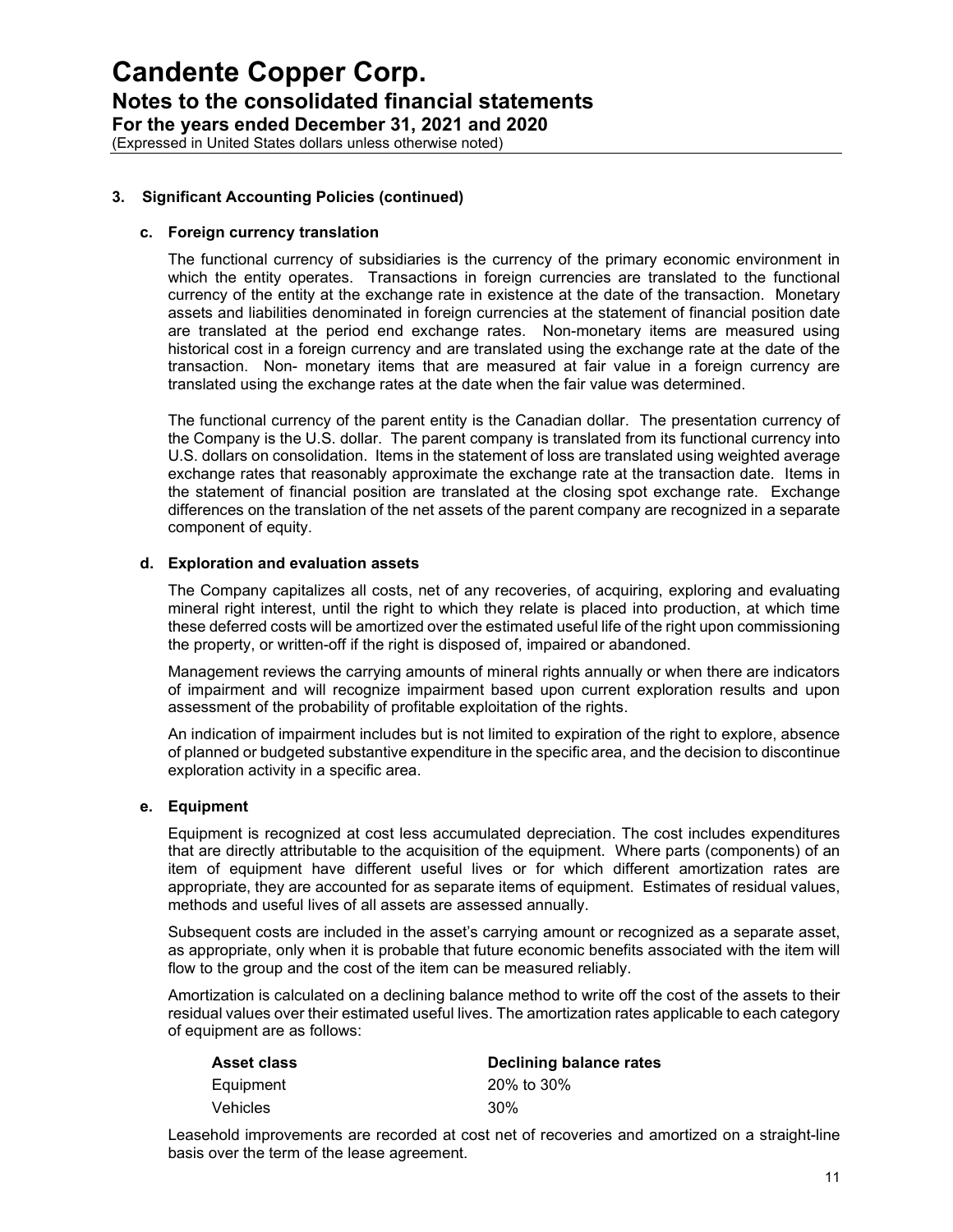# **Candente Copper Corp. Notes to the consolidated financial statements For the years ended December 31, 2021 and 2020**

(Expressed in United States dollars unless otherwise noted)

# **3. Significant Accounting Policies (continued)**

#### **f. Financial instruments**

The following is the Company's accounting policy for financial instruments under IFRS 9:

#### (i) Classification

The Company classifies its financial instruments in the following categories: at fair value through profit and loss ("FVTPL"), at fair value through other comprehensive income (loss) ("FVTOCI") or at amortized cost. The Company determines the classification of financial assets at initial recognition. The classification of debt instruments is driven by the Company's business model for managing the financial assets and their contractual cash flow characteristics. Equity instruments that are held for trading are classified as FVTPL. For equity instruments, on the day of acquisition, the Company can make an irrevocable election (on an instrument-by-instrument basis) to designate them as at FVTOCI. Financial liabilities are measured at amortized cost, unless they are required to be measured at FVTPL (such as instruments held for trading or derivatives) or if the Company has opted to measure them at FVTPL.

The Company classifies it's cash at FVTPL, investment at FVOCI and receivables, trade payables and lease liability at amortized cost.

#### (ii) Measurement

#### Financial assets and liabilities at amortized cost

Financial assets and liabilities at amortized cost are initially recognized at fair value plus or minus transaction costs, respectively, and are subsequently carried at amortized cost less any impairment.

#### Financial assets and liabilities at FVTPL

Financial assets and liabilities carried at FVTPL are initially recorded at fair value and transaction costs are expensed in the consolidated statements of comprehensive loss. Realized and unrealized gains and losses arising from changes in the fair value of the financial assets and liabilities held at FVTPL are included in the consolidated statements of comprehensive loss in the period in which they arise.

#### Debt investments at FVOCI

These assets are subsequently measured at fair value. Interest income calculated using the effective interest method, foreign exchange gains and losses and impairment are recognised in profit or loss. Other net gains and losses are recognised in OCI. On derecognition, gains and losses accumulated in OCI are reclassified to profit or loss.

#### Equity investments at FVOCI

These assets are subsequently measured at fair value. Dividends are recognised as income in profit or loss unless the dividend clearly represents a recovery of part of the cost of the investment. Other net gains and losses are recognised in OCI and are never reclassified to profit or loss.

#### (iii) Impairment of financial assets at amortized cost

The Company recognizes a loss allowance for expected credit losses on financial assets that are measured at amortized cost. At each reporting date, the Company measures the loss allowance for the financial asset at an amount equal to the lifetime expected credit losses if the credit risk on the financial asset has increased significantly since initial recognition. If, at the reporting date, the financial asset has not increased significantly since initial recognition, the Company measures the loss allowance for the financial asset at an amount equal to the twelve month expected credit losses. The Company shall recognize in the consolidated statements of net (loss) income, as an impairment gain or loss, the amount of expected credit losses (or reversal) that is required to adjust the loss allowance at the reporting date to the amount that is required to be recognized.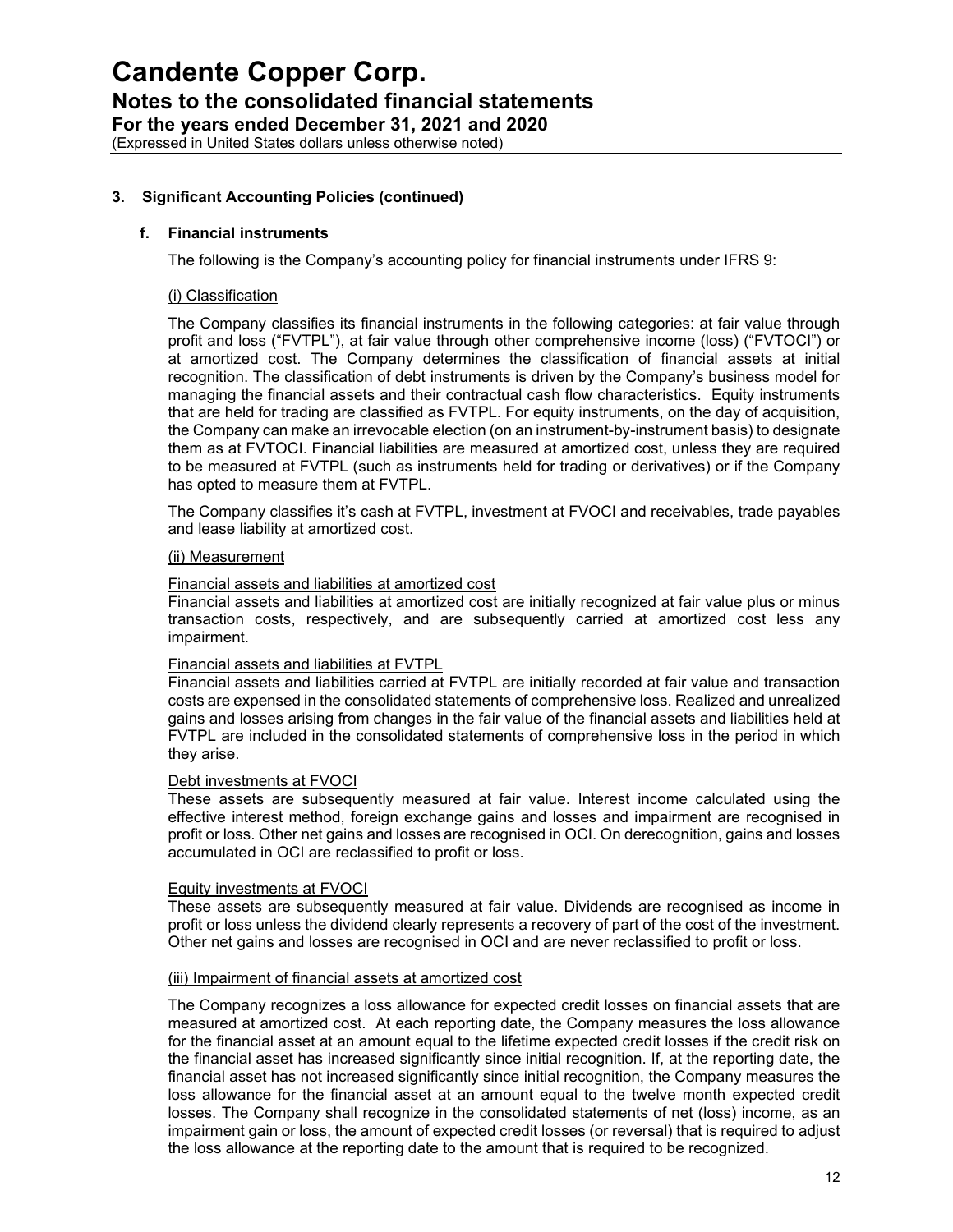# **Candente Copper Corp. Notes to the consolidated financial statements For the years ended December 31, 2021 and 2020**

(Expressed in United States dollars unless otherwise noted)

**3. Significant Accounting Policies (continued)**

# **f. Financial instruments (continued)**

## (iv) Derecognition

### Financial assets

The Company derecognizes financial assets only when the contractual rights to cash flows from the financial assets expire, or when it transfers the financial assets and substantially all of the associated risks and rewards of ownership to another entity.

#### Financial liabilities

The Company derecognizes a financial liability when its contractual obligations are discharged or cancelled or expire. The Company also derecognizes a financial liability when the terms of the liability are modified such that the terms and/or cash flows of the modified instrument are substantially different, in which case a new financial liability based on the modified terms is recognized at fair value.

Gains and losses on derecognition are generally recognized in profit or loss.

#### **g. Income taxes**

#### *Current Taxation*

Current tax is the expected tax payable on the taxable income for the year, using tax rates enacted or substantively enacted at the reporting date, and any adjustment to tax payable in respect of previous years. Income tax expense is recognized in profit or loss except to the extent that it relates to items recognized directly in equity, in which case it is recognized in equity.

### *Deferred Taxation*

Deferred tax is recognized by providing for temporary differences between the carrying amounts of assets and liabilities for financial reporting purposes and the amounts used for taxation purposes.

Deferred tax is measured at the tax rates that are expected to be applied to temporary differences when they reverse, based on the laws that have been enacted or substantively enacted by the reporting date. Deferred tax assets and liabilities are offset if there is a legally enforceable right to offset current tax liabilities and assets, and they relate to income taxes levied by the same tax authority on the same taxable entity, or on different tax entities, but they intend to settle current tax liabilities and assets on a net basis or their tax assets and liabilities will be realized simultaneously.

A deferred tax asset is recognized to the extent that it is probable that future taxable profits will be available against which the temporary difference can be utilized. Deferred tax assets are reviewed at each reporting date and are reduced to the extent that it is no longer probable that the related tax benefit will be realized. Additional income taxes that arise from the distribution of dividends are recognized at the same time that the liability to pay the related dividend is recognized. Deferred income tax is provided on temporary differences arising on investments in subsidiaries and associates, except where the timing of the reversal of the temporary difference is controlled by the Company and it is probable that the temporary difference will not reverse in the foreseeable future.

### **h. Share based payments**

Employees (including directors and senior executives) of the Company may receive a portion of their remuneration in the form of share-based payment transactions, whereby employees render services as consideration for equity instruments ("equity-settled transactions").

In situations where equity instruments are issued for goods or services provided by non-employees, the share-based payment is measured at the fair value of the goods and services received. Where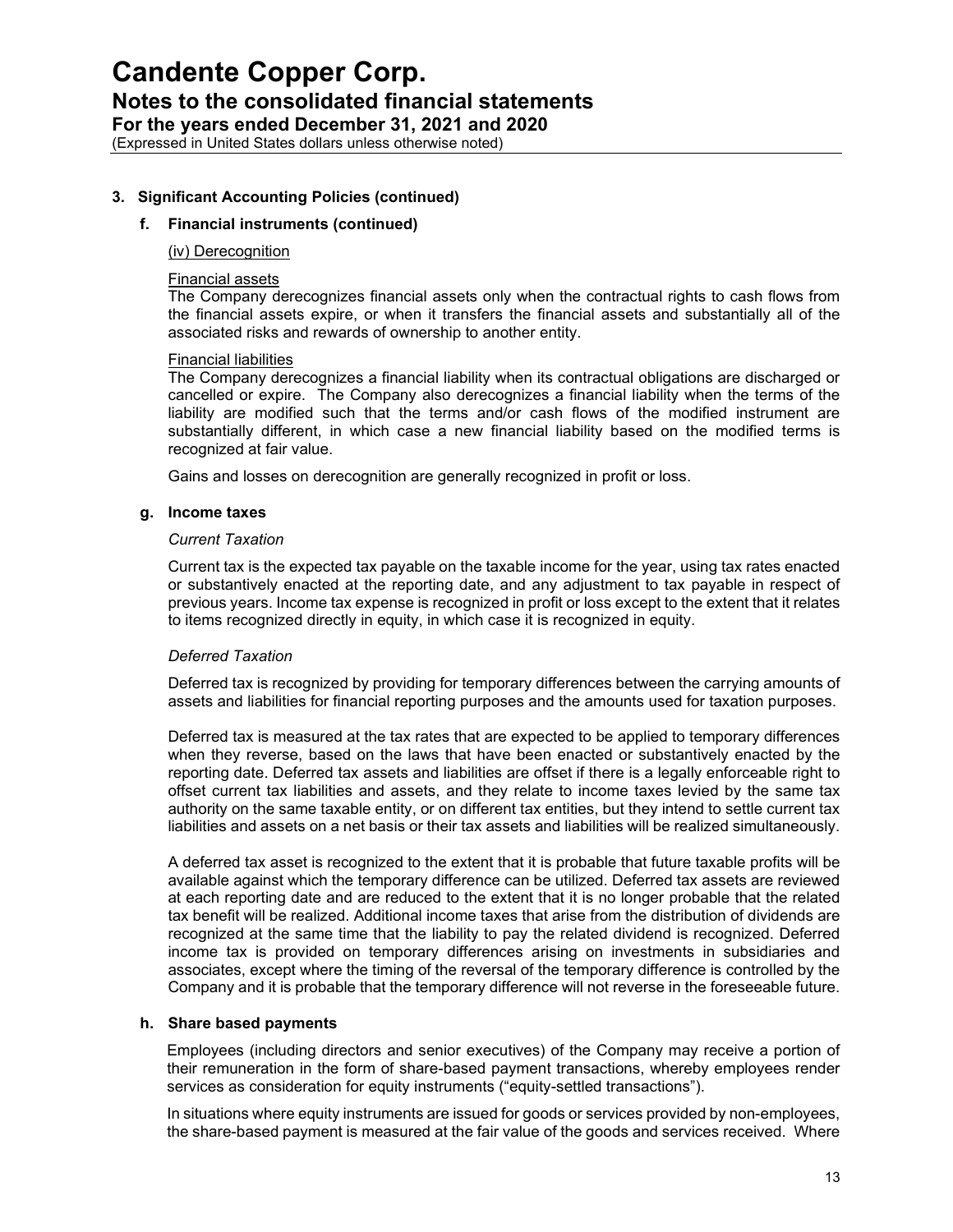# **3. Significant Accounting Policies (continued)**

#### **h. Share based payments (continued)**

the consideration cannot be specifically identified, the transaction is measured at the fair value of the equity instruments.

The costs of equity-settled transactions with employees are measured by reference to the fair value of the equity instrument on the grant date.

The costs of equity-settled transactions are recognized, together with a corresponding increase in equity, over the period in which the performance and/or service conditions are fulfilled, ending on the date on which the relevant employees become fully entitled to the award ("the vesting date"). The cumulative expense, recognized for equity-settled transactions at each reporting date until the vesting date, reflects the Company's best estimate of the number of equity instruments that will ultimately vest.

No expense is recognized for awards that do not ultimately vest, except for awards where vesting is conditional upon a market condition, which are treated as vesting irrespective of whether or not the market condition is satisfied, provided that all other performance and/or service conditions are satisfied.

Where the terms of an equity-settled award are modified, the minimum expense recognized is the expense as if the terms had not been modified. An additional expense is recognized for any modification that increases the total fair value of the share-based payment arrangement or is otherwise beneficial to the employee as measured at the date of modification.

### **i. Deferred share units**

The Company has established a deferred share plan under which deferred share units are granted to non-executive directors of the Company as part of long-term incentive compensation. Deferred share units are classified as equity settled share-based payment transactions as the participants will receive either common shares of the Company or payment of cash, or any combination of the foregoing, as determined by the Company in its sole discretion, following a redemption event. As such, the Company recognizes the expense based on the quoted market price of the Company's common shares at the grant date and a corresponding increase in equity for the eventual redemption when the DSUs are issued.

### **j. Restricted share units**

The Company has established a restricted share plan under which restricted share units are granted to eligible directors, employees and contractors of the Company. The restricted share units are considered equity-settled and are measured using the quoted market price of the Company's common shares at the grant date and recognized as share-based compensation over the vesting period, with a corresponding amount recognized as equity.

# **k. Provisions**

Provisions (including those for environmental restoration and restructuring costs) are recognized when the Company has a present legal or constructive obligation as a result of past events, it is probable that an outflow of resources will be required to settle the obligation, and the amount has been reliably estimated. Provisions are not recognized for future operating losses.

Provisions are measured at the present value of the expenditures that are expected to settle the obligation using a pre-tax rate that reflects current market assessments of the time value of money and the risks specific to the obligation. The increase in the provision due to passage of time is recognized as interest expense.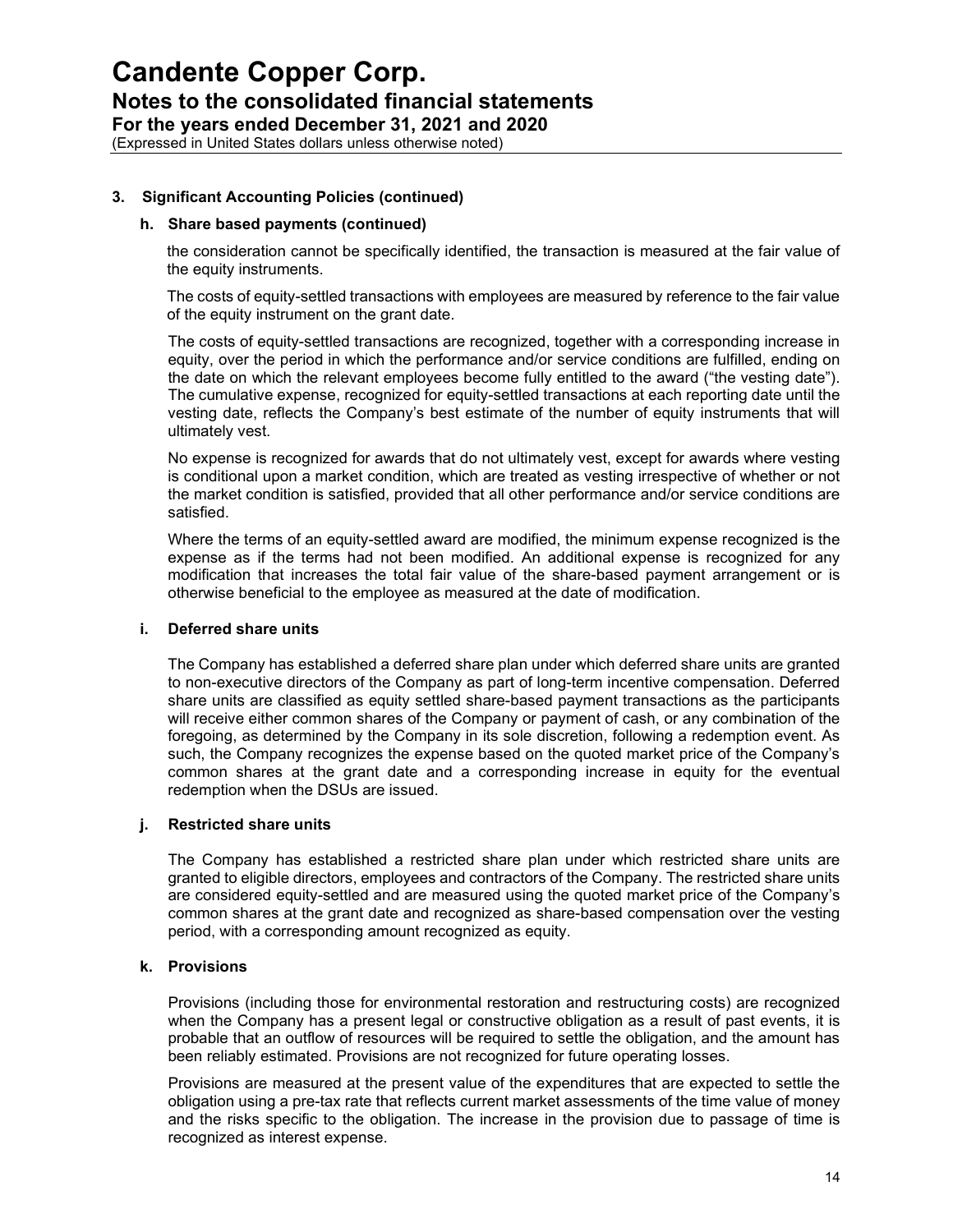# **Candente Copper Corp. Notes to the consolidated financial statements For the years ended December 31, 2021 and 2020**

(Expressed in United States dollars unless otherwise noted)

# **3. Significant Accounting Policies (continued)**

### **k. Provisions (continued)**

#### *Rehabilitation and Environmental Costs*

An obligation to incur rehabilitation and environmental costs occurs when an environmental disturbance is caused through the Company's work at its exploration and evaluation assets. Costs are estimated on the basis of a formal closure plan and are subject to regular review. As of December 31, 2021, the Company has recognized a provision of \$Nil (2020 -\$Nil).

#### **l. Impairment**

#### *Impairment of non-financial assets*

At each date of the statement of financial position, the Company reviews the carrying amounts of its tangible and intangible assets to determine whether there is an indication that those assets have suffered an impairment loss. If any such indication exists, the recoverable amount of the asset is estimated in order to determine the extent of the impairment (if any). Where it is not possible to estimate the recoverable amount of an individual asset, the Company estimates the recoverable amount of the cash-generating unit to which the asset belongs. Recoverable amount is the higher of fair value less costs to sell and value in use. In assessing value in use, the estimated future cash flows are discounted to their present value using a pre-tax discount rate that reflects current market assessments of the time value of money and the risks specific to the asset.

If the recoverable amount of an asset (or cash-generating unit) is estimated to be less than its carrying amount, the carrying amount of the asset (or cash-generating unit) is reduced to its recoverable amount. An impairment is recognized in the statement of comprehensive loss, unless the relevant asset is carried at a revalued amount, in which case the impairment is treated as a revaluation decrease. Where an impairment subsequently reverses, the carrying amount of the asset (cash-generating unit) is increased to the revised estimate of its recoverable amount, but so that the increased carrying amount does not exceed the carrying amount that would have been determined had no impairment been recognized for the asset (or cash-generating unit) in prior years.

#### **m. Share Capital**

Common shares are classified as equity. Transaction costs directly attributable to the issue of common shares and share options are recognized as a deduction from equity, net of any tax effects. Common shares issued for consideration other than cash, are valued based on their market value at the date the shares are issued. The Company has adopted a residual value method with respect to the measurement of shares and warrants issued as private placement units.

The residual value method first allocates value to the more easily measurable component based on fair value and then the residual value, if any, to the less easily measurable component. The Company considers the fair value of common shares issued in a unit private placement to be the more easily measurable component and the common shares are valued at their fair value, as determined by the closing quoted bid price on the issue date. The balance, if any, is allocated to the attached warrants. Any value attributed to the warrants is recorded as reserves.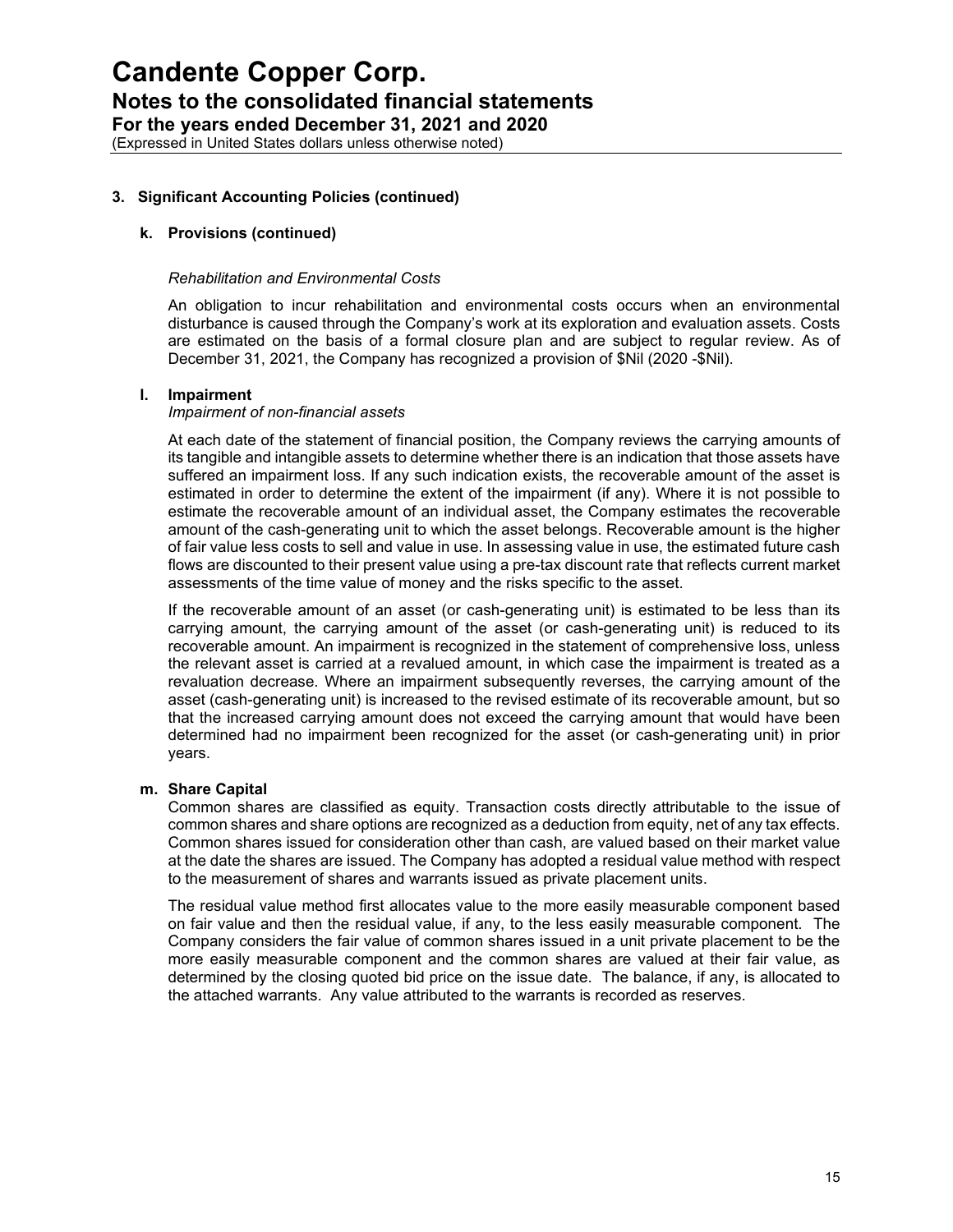# **Candente Copper Corp. Notes to the consolidated financial statements For the years ended December 31, 2021 and 2020**

(Expressed in United States dollars unless otherwise noted)

# **3. Significant Accounting Policies (continued)**

#### **n. Loss per share**

Basic earnings (loss) per share is calculated by dividing the earnings (loss) attributable to common shareholders by the weighted average number of common shares outstanding in the period. Diluted earnings (loss) per share is calculated by the treasury stock method. Under the treasury stock method, the weighted average number of common shares outstanding for the calculation of diluted loss per share assumes that the proceeds to be received on the exercise of dilutive share options and warrants are used to repurchase common shares at the average market price during the period.

The Company has incurred losses since its inception and, therefore, basic loss per share has been equal to fully diluted loss per share as these impacts would be anti-dilutive.

### **o. Leases**

At inception of a contract, the Company assesses whether the contract is, or contains, a lease. A contract is, or contains, a lease if the contract conveys the right to control the use of an identified asset for a period of time in exchange for consideration.

Leases of right-of-use assets are recognized at the lease commencement date at the present value of the lease payments that are not paid at that date. The lease payments are discounted using the interest rate implicit in the lease, if that rate can be readily determined, and otherwise at the Company's incremental borrowing rate. At the commencement date, a right-of-use asset is measured at cost, which is comprised of the initial amount of the lease liability adjusted for any lease payments made at or before the commencement date, plus any decommissioning and restoration costs, less any lease incentives received.

Each lease payment is allocated between repayment of the lease principal and interest. Interest on the lease liability in each period during the lease term is allocated to produce a constant periodic rate of interest on the remaining balance of the lease liability. Except where the costs are included in the carrying amount of another asset, the Company recognizes in profit or loss (a) the interest on a lease liability and (b) variable lease payments not included in the measurement of a lease liability in the period in which the event or condition that triggers those payments occurs. The Company subsequently measures a right-of-use asset at cost less any accumulated depreciation and any accumulated impairment losses; and adjusted for any remeasurement of the lease liability. Right-of-use assets are depreciated over the shorter of the asset's useful life and the lease term, except where the lease contains a bargain purchase option a right-of-use asset is depreciated over the asset's useful life.

### **4. Investment**

At December 31, 2021, the Company held 5,536,373 (December 31, 2020 - 5,536,373) shares of Xali Gold Corp. (formerly Candente Gold Corp) ("Xali Gold"), a company with common officers and directors. The closing share price was CDN\$0.115 (December 31, 2020 - CDN\$0.055) and the fair value of the Company's investment in Xali Gold is \$502,215 (December 31, 2020 - \$239,155). During the year ended December 31, 2021, the Company recognized an unrealized gain on investments of \$268,803 (2020 – \$134,727) that was included in other comprehensive loss.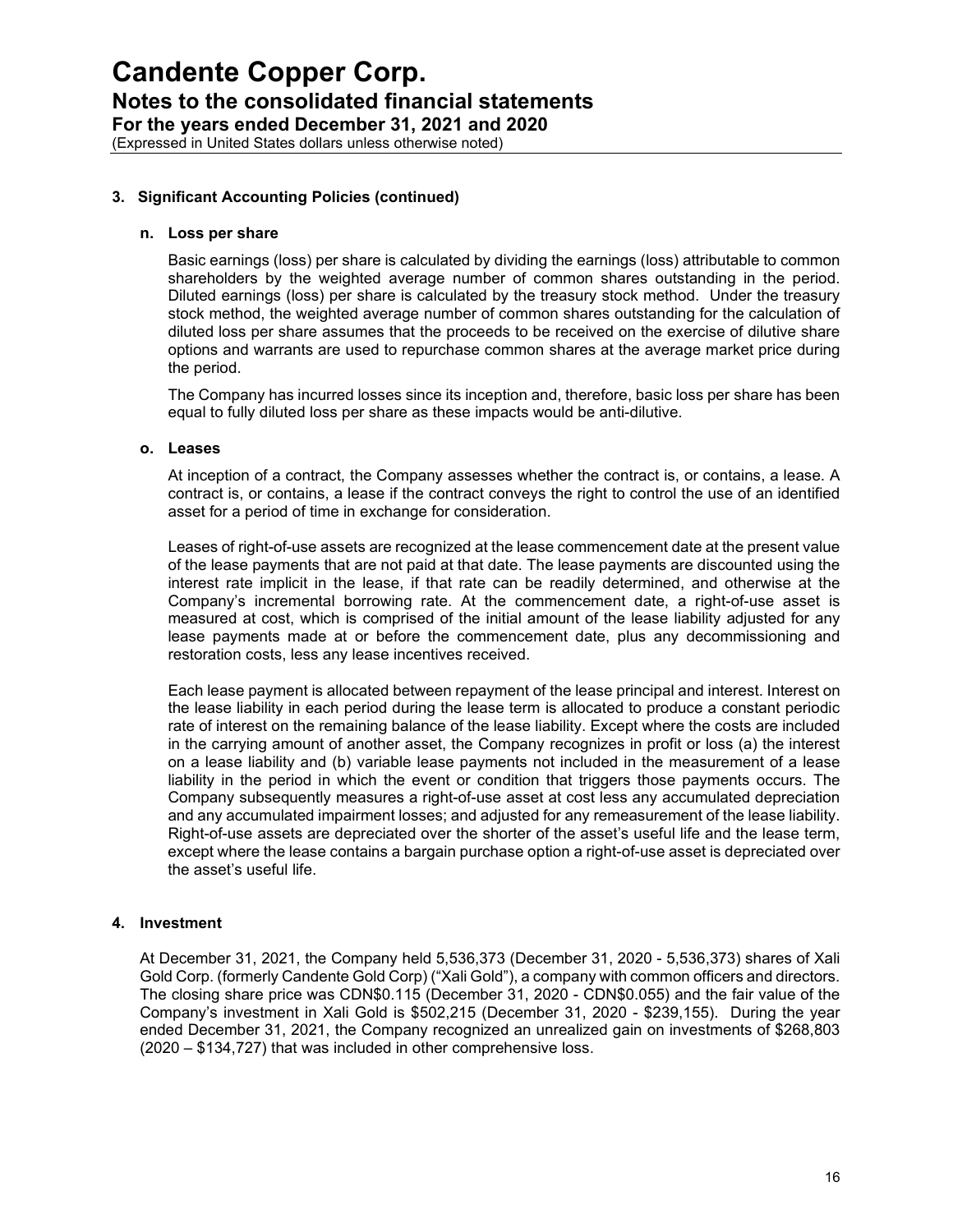# **5. Right to Use Asset and Lease Liability**

The right of use asset consists of a lease for office space.

|                             | <b>December 31, 2021</b> | <b>December 31, 2020</b> |
|-----------------------------|--------------------------|--------------------------|
| Opening balance             | 74.731                   |                          |
| Additions                   |                          | 80,071                   |
| Depreciation                | (16, 271)                | (4,878)                  |
| Foreign exchange adjustment | 511                      | (462)                    |
| Ending balance              | 58.971                   | 74.731                   |

The Company's lease liability consists of a single lease for office space. The lease liability was measured at the present value of the remaining lease payments and discounted using the Company's estimated incremental borrowing rate of 8% per annum.

At December 31, 2021, the Company's lease liability is as follows:

|                             | December 31, 2021 | December 31, 2020 |
|-----------------------------|-------------------|-------------------|
| Opening balance             | 76.194            | \$                |
| Additions                   |                   | 80,071            |
| <b>Interest</b>             | 5.740             | 1,826             |
| Lease payments              | (18, 483)         | (5,667)           |
| Foreign exchange adjustment | 473               | (36)              |
| Ending balance              | 63.924            | \$<br>76,194      |

|                       | <b>December 31, 2021</b> | <b>December 31, 2020</b> |
|-----------------------|--------------------------|--------------------------|
| Current portion       | 14.535                   | 22.459                   |
| Long-term portion     | 49.389                   | 53,735                   |
| Total lease liability | 63.924                   | 76.194                   |

At December 31, 2021, the Company is committed to minimum undiscounted lease payments as follows:

|                                      | December 31, 2021 | <b>December 31, 2020</b> |
|--------------------------------------|-------------------|--------------------------|
| Less than one year                   | 19.131            | 18.197                   |
| One to five years                    | 55.108            | 73.924                   |
| Total undiscounted lease liabilities | 74.239            | 92.121                   |

The following expenses are recorded pertaining to the lease arrangements:

|                                        | December 31, 2021 |   | <b>December 31, 2020</b> |
|----------------------------------------|-------------------|---|--------------------------|
| Interest on lease liabilities          | 5.740             | S | 1.826                    |
| Amortization sub-leasing right-of-use  | 16.271            |   | 4.878                    |
| Expenses relating to short-term leases |                   |   |                          |
| and variable costs                     |                   |   | 26.495                   |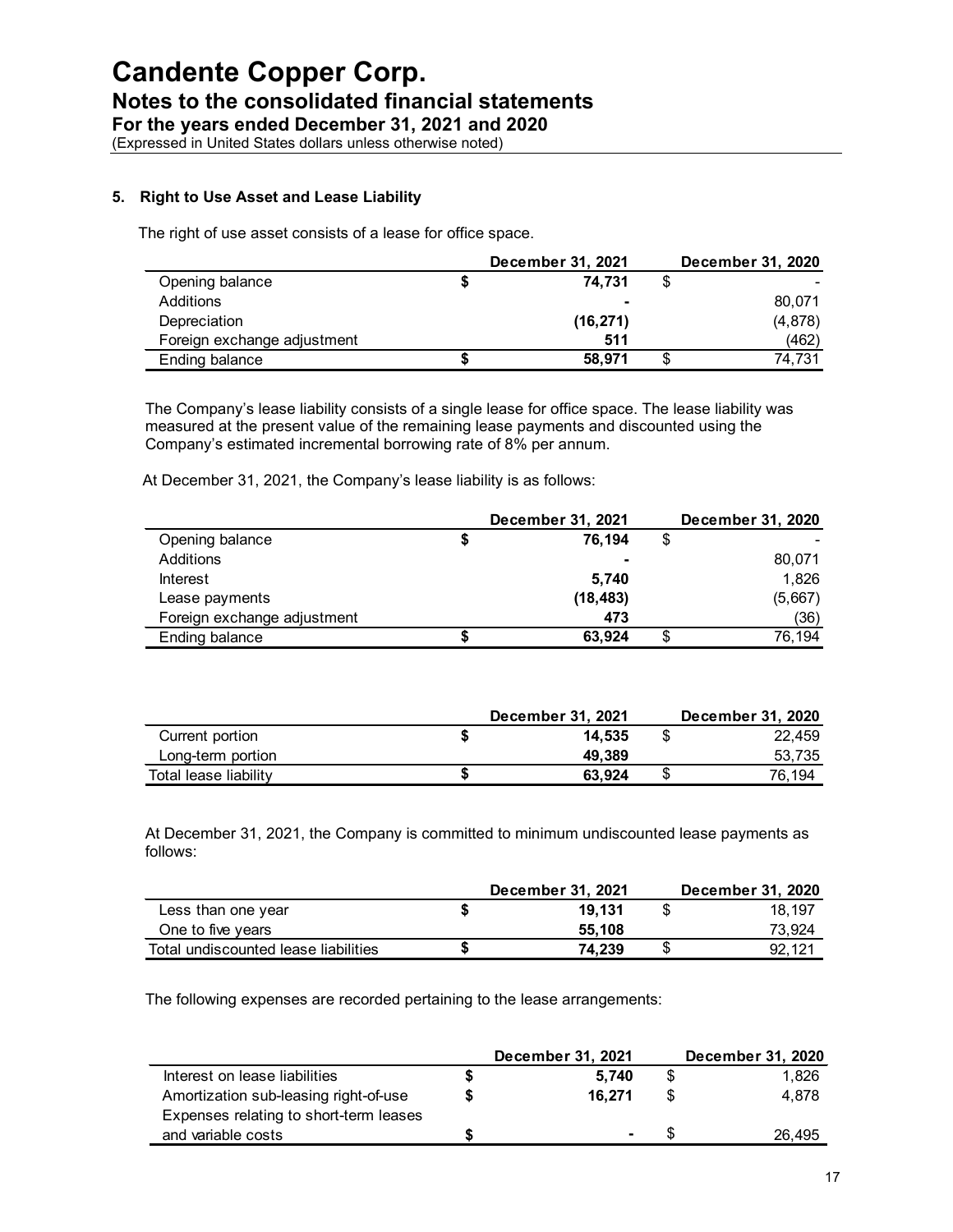# **Candente Copper Corp.**

**Notes to the consolidated financial statements** 

**For the years ended December 31, 2021 and 2020** 

(Expressed in United States dollars unless otherwise noted)

# **6. Unproven Mineral Right Interests**

As of December 31, 2021, the Company's mineral properties consisted of the following:

|                                                | <b>Balance as at</b>  |                        | <b>Balance as at</b> |
|------------------------------------------------|-----------------------|------------------------|----------------------|
|                                                | January 1,            | <b>Mining property</b> | December 31,         |
| Cañariaco Property, Lambayeque, Peru           | 2021                  | expenditures           | 2021                 |
| Mineral rights and surface access rights       | \$<br>2,106,647 \$    | 107,436 \$             | 2,214,083            |
| Community relations and social intiatives      | 4,751,523             | 141,101                | 4,892,624            |
| Exploration and evaluation costs:              |                       |                        |                      |
| Drilling                                       | 9,814,613             | 44,250                 | 9,858,863            |
| Environment, health and safety                 | 1,448,771             | 144,665                | 1,593,436            |
| General exploration and development            | 10,013,092            | 168,475                | 10,181,567           |
| <b>Engineering studies</b>                     | 10,909,797            | 370,163                | 11,279,960           |
| Field support including project management     | 23,216,607            | 45,274                 | 23,261,881           |
| Total exploration and evaluation costs         | 55,402,880            | 772,827                | 56,175,707           |
|                                                | 62,261,050            | 1,021,364              | 63,282,414           |
| Option and royalty payments received           | (505, 921)            |                        | (505, 921)           |
| Debt forgiveness                               |                       | (222, 656)             | (222, 656)           |
|                                                | \$<br>61,755,129 \$   | 798,708 \$             | 62,553,837           |
| <b>Cobriza Metals Peruvian properties</b>      |                       |                        |                      |
| Mineral rights and surface access rights       | \$<br>404,730 \$      | 48,760 \$              | 453,490              |
| Community relations and social intiatives      | 40,000                |                        | 40,000               |
| Exploration and evaluation costs:              |                       |                        |                      |
| Drilling                                       | 357,090               | 1,207                  | 358,297              |
| Environment, health and safety                 | 42,288                |                        | 42,288               |
| General exploration and development            | 706,826               |                        | 706,826              |
| <b>Engineering studies</b>                     | 1,087                 |                        | 1,087                |
| Field support including project management     | 51,691                | 618                    | 52,309               |
| Cost recoveries                                | (83, 579)             | (22, 260)              | (105, 839)           |
| Total exploration and evaluation costs         | 1,075,403             | (20, 435)              | 1,054,968            |
|                                                | 1,520,133             | 28,325                 | 1,548,458            |
| Option and royalty payments received           | (350,000)             |                        | (350,000)            |
| Impairment of unproven mineral rights interest | (466, 359)            |                        | (466, 359)           |
|                                                | \$<br>703,774 \$      | 28,325 \$              | 732,099              |
| Total mineral properties before value-         |                       |                        |                      |
| added tax credit                               | \$<br>62,458,903 \$   | 827,033 \$             | 63,285,936           |
| Value-added tax credit **                      | \$<br>1,798,372 \$    | 1,604 \$               | 1,799,976            |
| Total mineral properties                       | \$<br>$64,257,275$ \$ | 828,637 \$             | 65,085,912           |

 \*\*Expenses incurred by the Company in Peru, including exploration expenses, are subject to Peruvian Value Added Tax ("VAT"). Given that the Company is in the exploration stage and has no sources of revenue, the VAT is not currently refundable to the Company, but can be used in the future to offset amounts due to the Peruvian taxation authorities by the company resulting from VAT charged to clients on future sales. The VAT has been included as part of mining properties.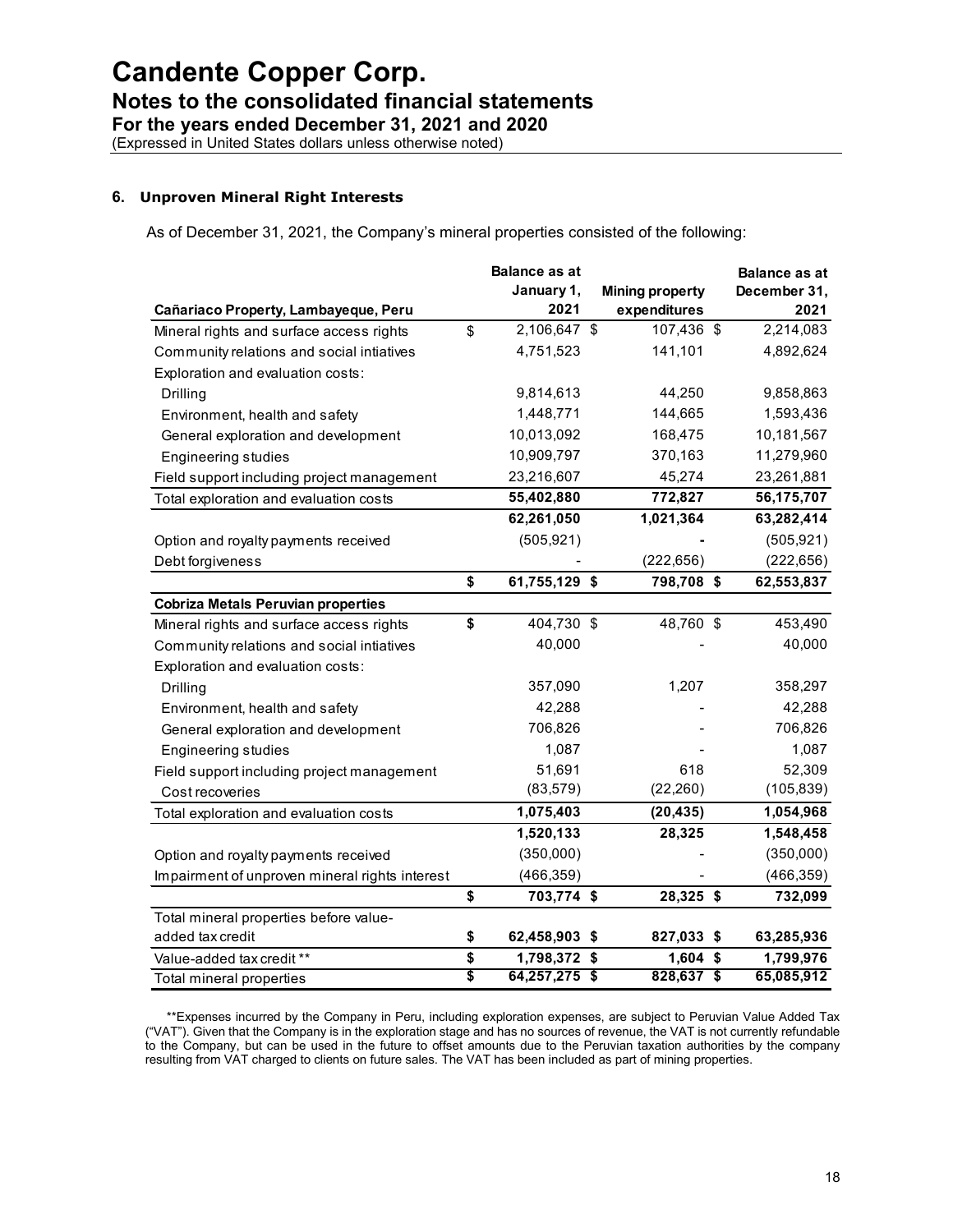# **6. Unproven Mineral Right Interests (Continued)**

As of December 31, 2020, the Company's mineral properties consisted of the following:

|                                                | January 1,          | <b>Mining property</b> | December 31, |
|------------------------------------------------|---------------------|------------------------|--------------|
| Cañariaco Property, Lambayeque, Peru           | 2020                | expenditures           | 2020         |
| Mineral rights and surface access rights       | \$<br>2,002,960 \$  | 103,687 \$             | 2,106,647    |
| Community relations and social intiatives      | 4,663,704           | 87,819                 | 4,751,523    |
| Exploration and evaluation costs:              |                     |                        |              |
| Drilling                                       | 9,770,307           | 44,306                 | 9,814,613    |
| Environment, health and safety                 | 1,343,205           | 105,566                | 1,448,771    |
| General exploration                            | 10,001,841          | 79,638                 | 10,081,479   |
| Engineering studies                            | 10,909,797          |                        | 10,909,797   |
| Field support include project management       | 23,053,070          | 95,150                 | 23,148,220   |
| Total exploration and evaluation costs         | 55,078,220          | 324,660                | 55,402,880   |
|                                                | 61,744,884          | 516,166                | 62,261,050   |
| Option and royalty payments received           | (505, 921)          |                        | (505, 921)   |
|                                                | \$<br>61,238,963 \$ | 516,166 \$             | 61,755,129   |
| <b>Cobriza Metals Peruvian properties</b>      |                     |                        |              |
| Mineral rights and surface access rights       | \$<br>350,000 \$    | 54,730 \$              | 404,730      |
| Community relations and social intiatives      | 40,000              |                        | 40,000       |
| Exploration and evaluation costs:              |                     |                        |              |
| Drilling                                       | 357,090             |                        | 357,090      |
| Environment, health and safety                 | 37,908              | 4,380                  | 42,288       |
| General exploration                            | 706,826             |                        | 706,826      |
| <b>Engineering studies</b>                     |                     | 1,087                  | 1,087        |
| Field support include project management       | 48,973              | 2,718                  | 51,691       |
| Cost recoveries                                | (58, 243)           | (25, 336)              | (83, 579)    |
| Total exploration and evaluation costs         | 1,092,554           | (17, 151)              | 1,075,403    |
|                                                | 1,482,554           | 37,579                 | 1,520,133    |
| Option and royalty payments received           | (350,000)           |                        | (350,000)    |
| Impairment of unproven mineral rights interest | (466, 359)          |                        | (466, 359)   |
|                                                | \$<br>666,195 \$    | 37,579 \$              | 703,774      |
| Total mineral properties before value-         |                     |                        |              |
| added tax credit                               | \$<br>61,905,158 \$ | 553,745 \$             | 62,458,903   |
| Value-added tax credit **                      | \$<br>1,786,775 \$  | $11,597$ \$            | 1,798,372    |
| Total mineral properties                       | \$<br>63,691,933 \$ | 565,342 \$             | 64,257,275   |

Some number under Mineral properties expenditures were reclassified to adjust to current period classification

The Company has a 100% interest in the Don Gregorio copper-gold porphyry project, located in Jaen Province, Peru. On June 26, 2017, the Company entered into an option agreement to option this property with Forte Copper Corp. (formerly known as Plan B Minerals Corp.) ("FCC"). The Don Gregorio property is one of the projects held by Cobriza Metals Peru S.A. ("Cobriza").

In accordance with the option agreement, FCC has the right to earn a 60% interest in the Don Gregorio property from the Company by making staged payments totaling \$500,000 to the Company, making a payment of \$8,500 (paid) and drilling 10,000 metres within 3 years of receiving drilling permits.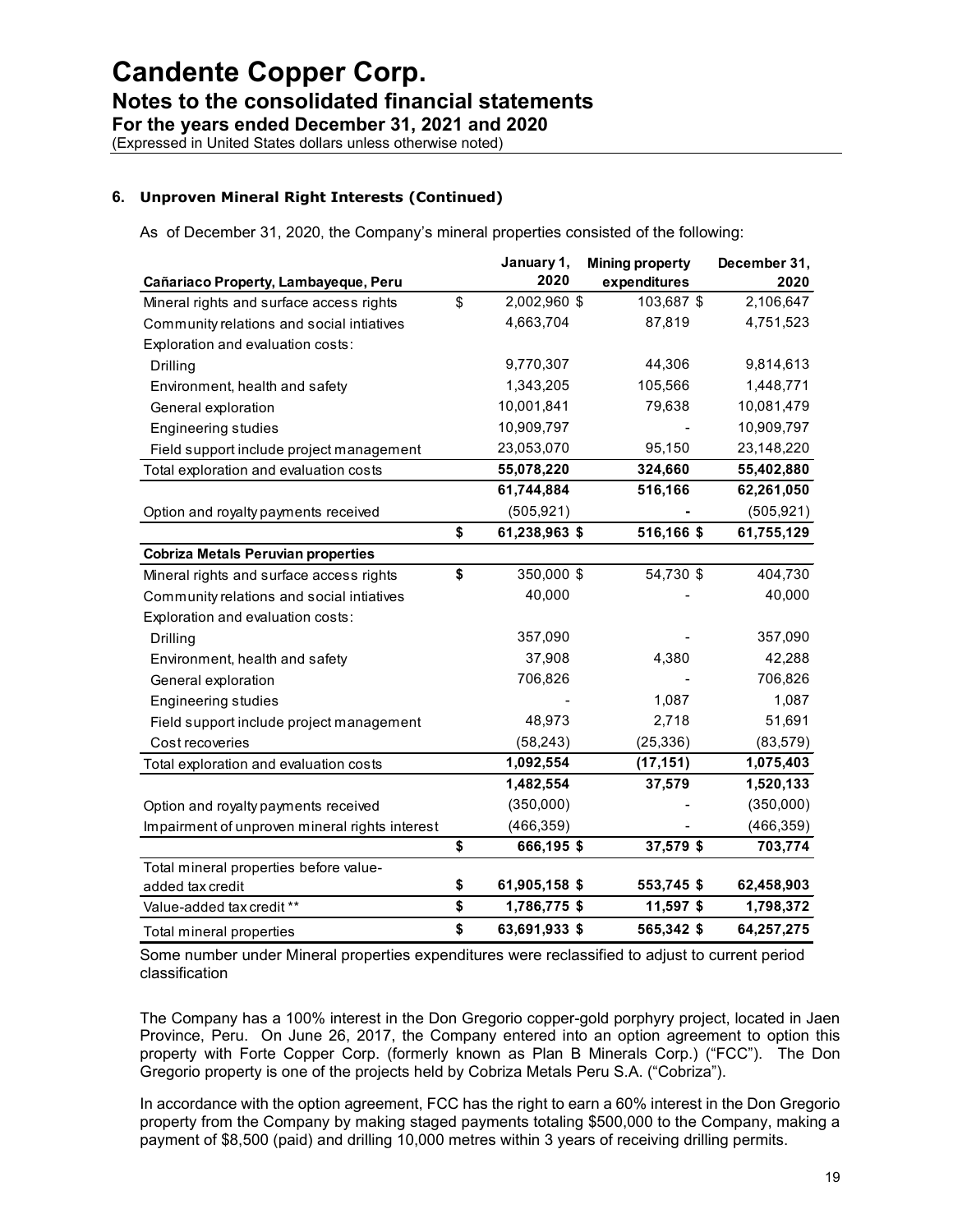# **6. Unproven Mineral Right Interests (Continued)**

To date, the Company has received \$108,100 and reimbursements for fees for annual mineral rights totalling \$72,296 with respect to this agreement. One-half of the aforementioned payments are to be used to fund the Company's work in community engagement and agreements. The Company is to receive \$100,000 on or before 30 days of receipt of drill permits for the first phase drill program, \$100,000 within 30 days of completing the first phase drill program (5,000 metres) and the final \$200,000 within 60 days of completing the second phase drill program (an additional 5,000 metres). On November 4, 2020, the Company assigned the Don Gregorio project mining concessions to a subsidiary of FCC for ease of application for the drilling permits. The agreement has a term of 5 years.

#### **Acquisition of Canyon Creek copper project:**

On May 26, 2021 the Company announced it has entered into an option agreement to acquire up to 100% interest in the Canyon Creek copper project in northwestern British Columbia ("B.C."), Canada

#### *Terms of the Agreement*

The Company has entered into a legally binding Letter of Intent ("LOI") with property owner Chris Baldys. The LOI provides for the following:

Acquire 100% Interest (subject to Royalty\*) by:

- 1. Issuing a total of 1M shares over 5 years (by November 30, 2025)
- 2. Funding exploration activities to keep the claims in good standing until December 2027 (approximately Cdn\$45,000 per year)

Of the above the following is a Firm Commitment:

- Issue 50,000 shares within 14 days of signing and receiving TSX approval (issued) (note 10);
- Issue an additional 50,000 shares by November 30, 2021 (issued); and
- Funding exploration activities totalling a minimum of \$42,000 by December 31, 2021. (achieved).

#### \*Royalty:

The Vendor will be granted a royalty equal to 1.5% of net smelter returns. The Company has the right to buyback the first 0.5% for \$500,000 and the second 0.5% for an additional \$1.5M.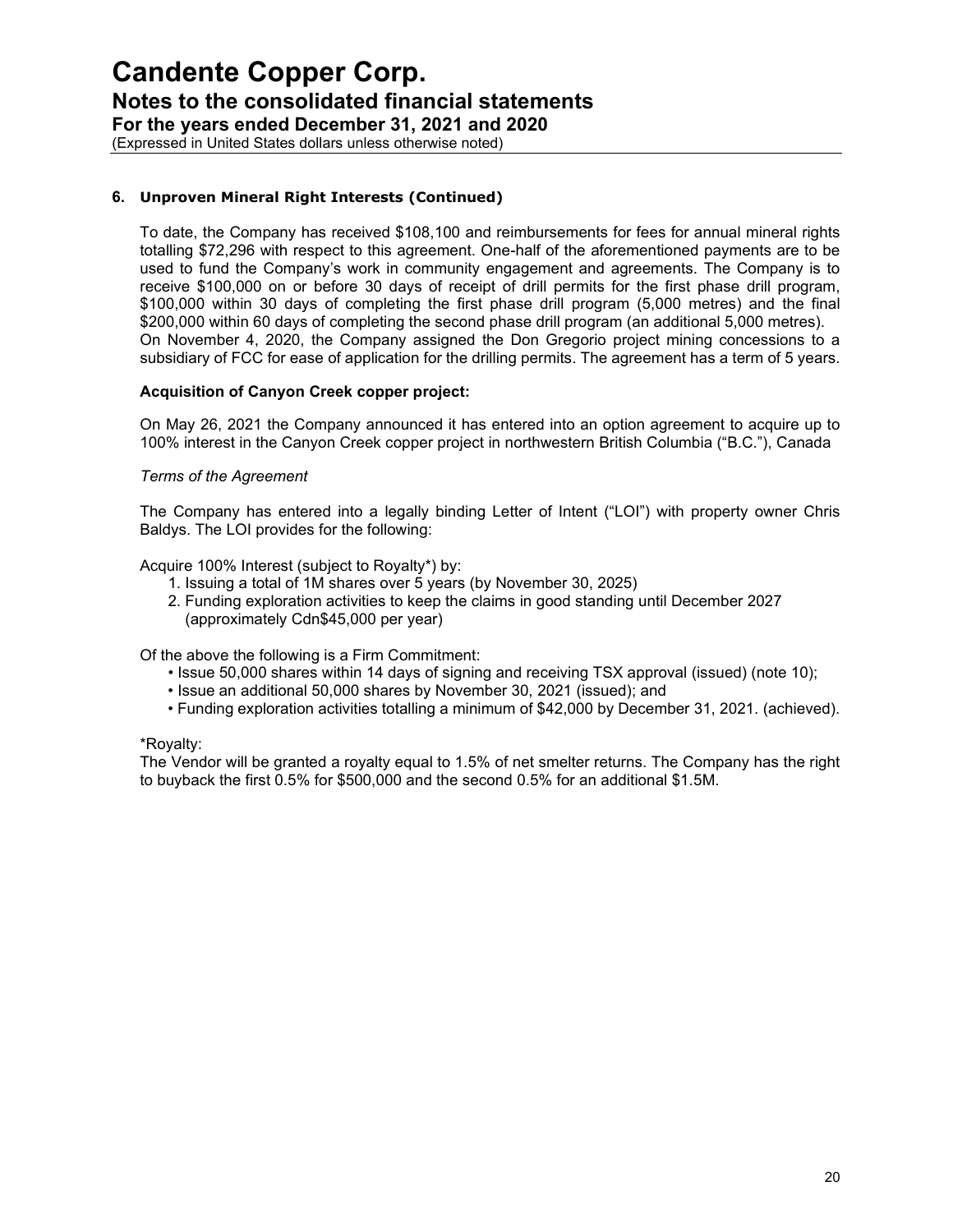# **Candente Copper Corp.**

# **Notes to the consolidated financial statements**

**For the years ended December 31, 2021 and 2020** 

(Expressed in United States dollars unless otherwise noted)

# **7. Equipment**

|                                 | <b>Equipment</b>      | <b>Vehicles</b> | Leaseholds     | Total           |
|---------------------------------|-----------------------|-----------------|----------------|-----------------|
| Cost                            |                       |                 |                |                 |
| As at December 31, 2019         | \$<br>605,432         | \$<br>29,141    | \$<br>8,120    | \$<br>642,693   |
| Additions                       | 313                   |                 |                | 313             |
| Disposals                       | (96)                  |                 |                | (96)            |
| As at December 31, 2020         | 605,649               | 29,141          | 8,120          | 642,910         |
| Additions                       | 2,980                 |                 |                | 2,980           |
| As at December 31, 2021         | \$<br>608,629         | \$<br>29,141    | \$<br>8,120    | \$<br>645,890   |
| <b>Accumulated depreciation</b> |                       |                 |                |                 |
| As at December 31, 2019         | \$<br>$(517, 170)$ \$ | $(29, 141)$ \$  | $(8, 120)$ \$  | (554, 431)      |
| Additions                       | (18,725)              |                 |                | (18, 725)       |
| As at December 31, 2020         | (535,895)             | (29, 141)       | (8, 120)       | (573, 156)      |
| Additions                       | (16,879)              |                 |                | (16, 879)       |
| As at December 31, 2021         | \$<br>(552, 774)      | \$<br>(29, 141) | \$<br>(8, 120) | \$<br>(590,035) |
| Net book value                  |                       |                 |                |                 |
| As at December 31, 2020         | \$<br>69,754          | \$              | \$             | \$<br>69,754    |
| As at December 31, 2021         | \$<br>55,855          | \$              | \$             | \$<br>55,855    |

# **8. Trade Payables and Accrued Liabilities**

|                                  | December 31, 2021 | December 31, 2020 |
|----------------------------------|-------------------|-------------------|
| Trade payables                   | 240.281           | 105,320           |
| Due to related parties (Note 12) | 211,456           | 278.112           |
| <b>Accrued liabilities</b>       | 32.987            | 454,971           |
|                                  | 484.724           | 838,403           |

During the year ended December 31, 2018, the Company entered into an agreement with Amec Foster Wheeler Peru S.A. ("AMEC") for the settlement of the trade liability for \$883,596 included in the accounts payable of the Company's subsidiary, Cañariaco.

Pursuant to the agreement and subsequent amendments, the Company made various payments and issued 2,638,771 common shares with a fair value of \$90,136 resulting in a partial gain on settlement of \$51,614 recorded during the year ended December 31, 2019.

During the year ended December 31, 2021, the Company made a final cash payment of \$175,000 (December 31, 2020 - \$350,000) and the remaining balance of \$222,655 was recorded as reduction to the expense in full satisfaction of all obligations to AMEC.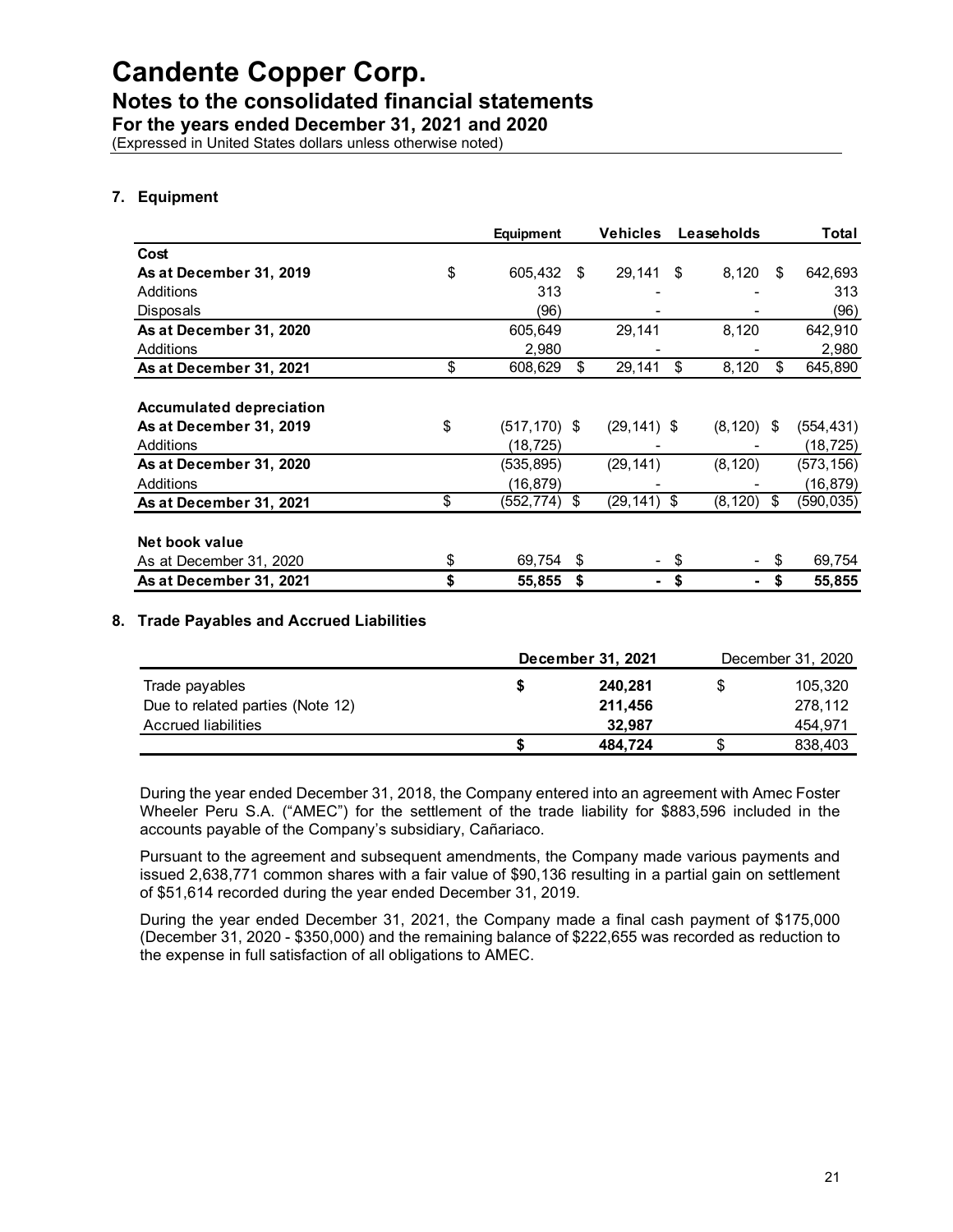# **9. Term Loan Payable**

On April 29, 2020, the Company received a loan for gross proceeds of \$30,601 (CAD \$40,000) under the Canada Emergency Business Account ("CEBA") as part of the Canadian government funded COVID-19 financial assistance programs. The CEBA term loan is due on December 25, 2025. The loan is interest free until December 31, 2022 and bears interest at 5% per annum thereafter. If at least 75% of the loan principal is paid on or before December 31, 2022, the balance of the loan will be forgiven.

During the year ended December 31, 2021 the government announced that the repayment deadline for the Canadian Emergency Business Account (CEBA) loans to qualify for partial loan forgiveness has been extended from December 31, 2022 to December 31, 2023, for all eligible borrowers in good standing.

### **10. Share Capital**

#### **a. Shares authorized**

The Company has an unlimited number of common shares with no par value.

#### **b. Common shares issued**

As at December 31 2021, the Company had 266,541,947 (December 31, 2020 – 247,111,768) common shares issued and outstanding.

On January 20, 2020, the Company completed a private placement financing, issuing 21,000,000 shares at CDN\$0.05 per share for gross proceeds of CDN\$1,050,000.

On May 22, 2020, the Company completed a private placement financing, issuing 27,500,000 shares at CDN\$0.05 per share for gross proceeds of CDN\$1,375,000.

During the year ended December 31, 2020, 2,010,000 shares were issued pursuant to the exercise of stock options for proceeds of \$83,787.

During the year ended December 31, 2020, 1,596,500 shares were issued pursuant to the exercise of warrants for proceeds of \$118,155

During the year ended December 31, 2021, 19,430,179 common shares were issued: pursuant to the exercise of 5,592,110 warrants for proceeds of CDN\$639,317; 1,650,000 stock options for proceeds of CDN\$91,500, 8,800,000 common shares issued upon closing of private placement for proceeds of CDN\$1,100,000, 3,288,069 common shares issued upon the settlement of Restricted Share Units ("RSU") at no additional consideration and with a fair value of CDN\$230,165, and 100,000 common shares in relation to the acquisition of Canyon Creek copper project in Northwestern British Columbia with fair value of CDN\$15,250 (note 6).

### **c. Stock options**

The Company has an incentive share option plan (the "Plan"). Under the Plan, a total of 10% of the Company's outstanding common shares are reserved for the issuance of shares at the discretion of the Board of Directors. The terms of each option award are fixed by the Board of Directors at the time of grant. Share option awards have a maximum term of five years.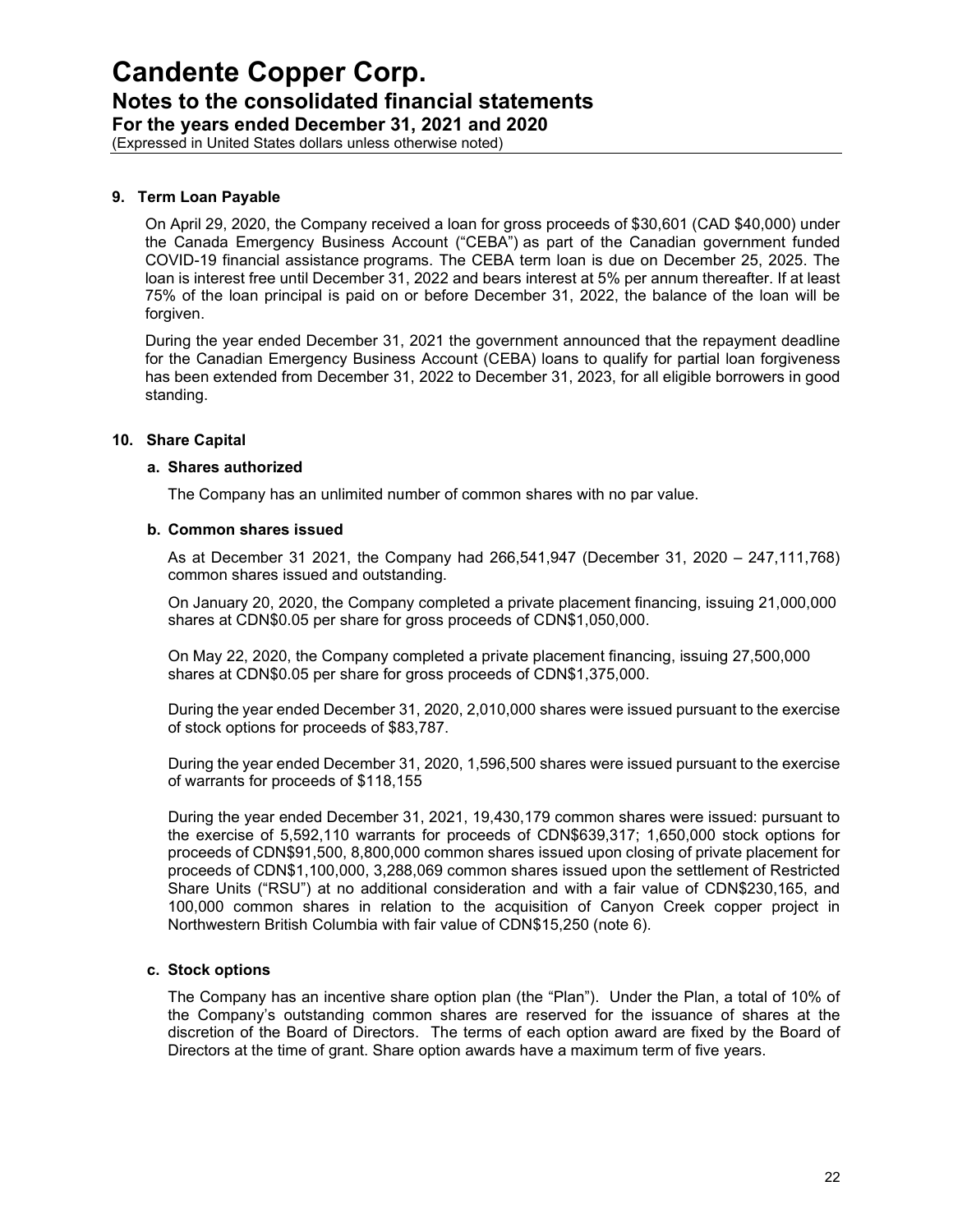# **10. Share Capital (continued)**

### **c. Stock options (continued)**

The changes in stock options during the years ended December 31, 2021 and 2020 were as follows:

|                            |               | <b>Exercise Price</b> |
|----------------------------|---------------|-----------------------|
|                            | <b>Number</b> | (CDN\$)               |
| Balance, December 31, 2019 | 10,590,000    | 0.07                  |
| <b>Issued</b>              | 7,400,000     | 0.05                  |
| Exercised                  | (2,010,000)   | 0.05                  |
| Expired                    | (30,000)      | 0.05                  |
| Cancelled                  | (2,500,000)   | 0.11                  |
| Balance, December 31, 2020 | 13,450,000    | 0.05                  |
| <b>Issued</b>              | 3,450,000     | 0.15                  |
| Exercised                  | (1,650,000)   | 0.05                  |
| Balance December 31, 2021  | 15,250,000    | 0.08                  |

Share-based payments for the the year ended December 31, 2021 were \$329,571 (2020 – \$391,584). From which \$299,007 related to Stock Options garnted during the period. The fair value of stock options granted was \$469,829 (2020 - \$177,577) Fair value at grant date of the stock options was measured based on the Black-Scholes option-pricing model. Expected volatility is estimated by considering historic average share price volatility. The weighted-average assumptions used for the Black-Scholes option-pricing model of stock options granted during the period are as follows:

|                          | <b>December 31, 2021</b> | December 31, 2020 |
|--------------------------|--------------------------|-------------------|
| Risk-free interest rate  | 1.06%                    | 1.27%             |
| Expected life of options | 5 years                  | 5 years           |
| Annualized volatility    | 111.20%                  | 111.26%           |
| Dividend rate            | <b>Nil</b>               | Nil               |

Stock options outstanding at December 31, 2021 were as follows:

|                   | Exercisable                     |                | Outstanding                     |                |                    |
|-------------------|---------------------------------|----------------|---------------------------------|----------------|--------------------|
|                   | <b>Exercise</b><br><b>Price</b> | Number of      | <b>Exercise</b><br><b>Price</b> | Number of      |                    |
| <b>Grant Date</b> | (CDN\$)                         | <b>Options</b> | (CDN\$)                         | <b>Options</b> | <b>Expiry Date</b> |
| October 1, 2018   | \$0.07                          | 300.000        | \$0.07                          | 300,000        | October 1, 2023    |
| October 12, 2018  | \$0.07                          | 200,000        | \$0.07                          | 200,000        | October 12, 2023   |
| November 19, 2018 | \$0.07                          | 1,850,000      | \$0.07                          | 1,850,000      | November 19, 2023  |
| July 19, 2019     | \$0.05                          | 3.050.000      | \$0.05                          | 3.050.000      | July 19, 2024      |
| January 27, 2020  | \$0.05                          | 6,000,000      | \$0.05                          | 6,000,000      | January 27, 2025   |
| June 17,2020      | \$0.06                          | 400.000        | \$0.06                          | 400.000        | June 17, 2025      |
| May 7, 2021       | \$0.15                          | 1.125.000      | \$0.15                          | 2.250.000      | May 7, 2026        |
| October 13, 2021  | \$0.13                          |                | \$0.13                          | 200,000        | October 13, 2026   |
| November 10, 2021 | \$0.18                          | 600.000        | \$0.18                          | 1.000.000      | November 10, 2026  |
|                   | \$0.07                          | 13.525.000     | \$0.08                          | 15,250,000     |                    |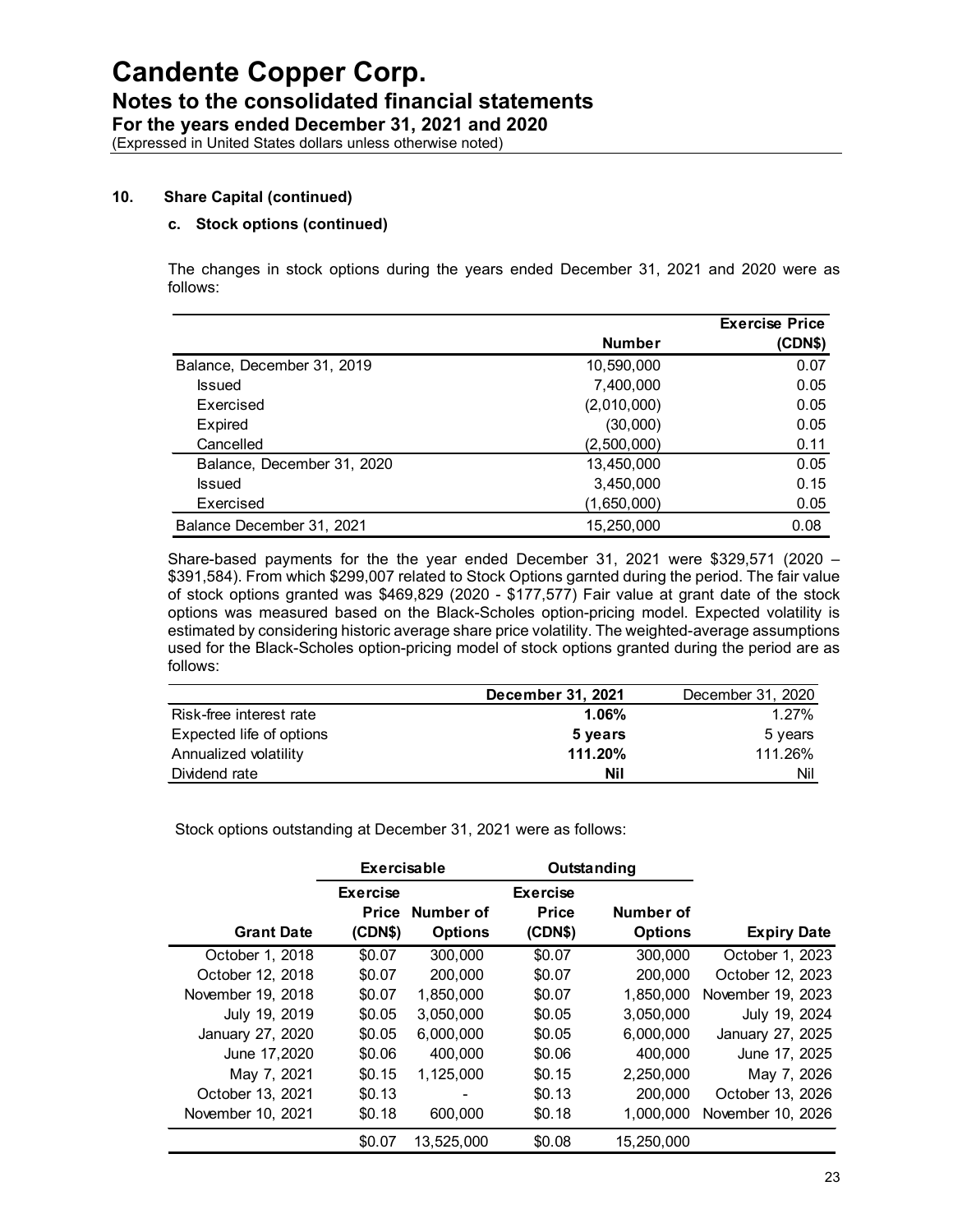## **10. Share Capital (continued)**

#### **d. Warrants**

The changes in warrants during the years ended December 31, 2021 and 2020 were as follows:

|                            |               | <b>Average Exercise Price</b> |
|----------------------------|---------------|-------------------------------|
|                            | <b>Number</b> | (CDN\$)                       |
| Balance, December 31, 2019 | 15,615,885    | 0.14                          |
| Excercised                 | (1,596,500)   | 0.09                          |
| Balance, December 31, 2020 | 14.019.385    | 0.14                          |
| Cancelled                  | (8,427,275)   | 0.15                          |
| Excercised                 | (5,592,110)   | 0.11                          |
| Balance, December 31, 2021 |               |                               |

At December 31, 2021 the Company had no outstanding warrants

#### **e. Reserves**

Equity settled employee compensation and warrants reserve:

The equity settled employee compensation and warrants reserve comprises stock-based compensation expense and other warrant payments. When stock options or warrants are exercised, the corresponding amount will be transferred to share capital.

#### Foreign currency reserve:

The foreign currency reserve records unrealized exchange differences arising on translation of group companies that have a functional currency other than the Company's reporting currency.

Available for sale assets:

During the year ended December 31, 2021, the Company recognized an unrealized gain on investments of \$268,803 (2020 – \$134,727) that was included in other comprehensive loss. (Note 4).

### **f. Deferred Share Units ("DSU")**

The Company has a DSU plan for non-executive directors of the Company. Under the terms of the plan, each vested DSU awarded entitles the DSU holder to receive, subject to adjustment as provided for in the DSU plan, one common share in the Company, an equivalent cash payment or a combination thereof at the discretion of the Company. Shares eligible for issuance under the DSU plan will be subject to the total DSUs granted not exceeding, when aggregated with all other security-based compensation arrangements of the Company, 10% of the issued shares of the Company.

For the purposes of the DSU plan, the value of the DSU on the grant date is the market price, being the five-day volume weighted average price of the common shares immediately preceding the grant Date

During the year ended December 31, 2021, the company issue 984,243 DSUs (2020 – 991,315) with fair value of \$124,716 (2020 - \$87,965).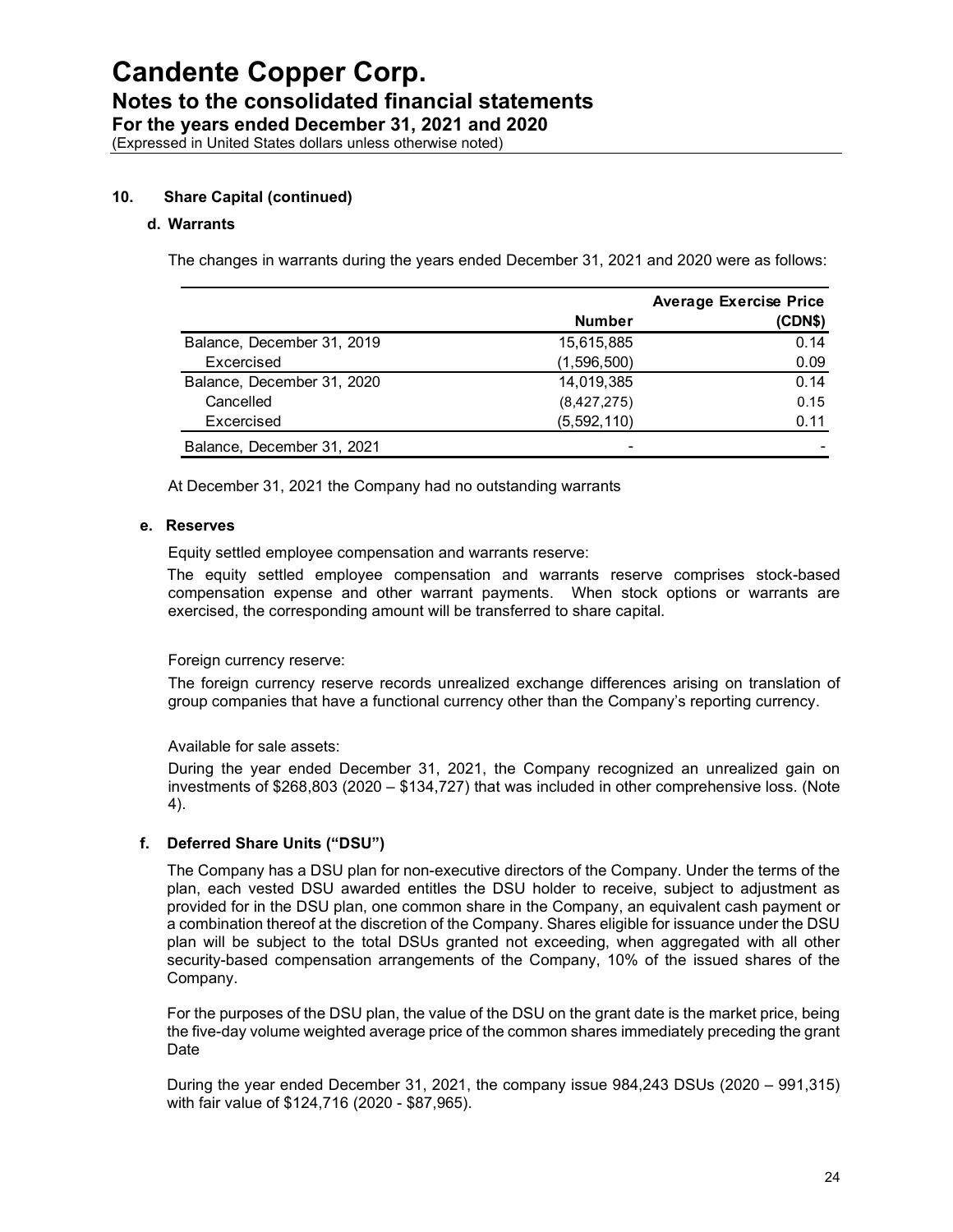# **Candente Copper Corp.**

# **Notes to the consolidated financial statements**

**For the years ended December 31, 2021 and 2020** 

(Expressed in United States dollars unless otherwise noted)

# **10. Share Capital (continued)**

# **f. Deferred Share Units ("DSU")**

|                                     | December 31, 2021 | December 31, 2020 |
|-------------------------------------|-------------------|-------------------|
| DSUs outstanding, beginning of year | 991.315           |                   |
| Granted                             | 984.243           | 991.315           |
| DSUs outstanding, end of year       | 1.975.558         | 991.315           |

### **g. Restricted Share Units ("RSU")**

The Company has an RSU plan for officers and employees of the Company. Under the terms of the plan, each vested RSU awarded entitles the RSU holder to receive, subject to adjustment as provided for in the RSU plan, one common share in the Company, an equivalent cash payment or a combination thereof, at the discretion of the Comapny. The RSUs are considered equity settled. RSUs will vest over a period of up to three years from the date of grant. The Company has reserved 5,000,000 common shares for issuance under the RSU plan, subject to the total RSUs granted not exceeding, when aggregated with all other security-based compensation arrangements of the Company, 10% of the issued shares of the Company.

RSUs are measured at fair value on the date of grant based on the five-day volume weighted average price at the common shares immediately preceeding the grant date and are recognized as share-based compensation expense on a straight-line basis over the vesting period. The corresponding amount is recorded to the share-based payment reserve. Upon the exercise of RSUs, the related share-based payment reserve is transferred to share capital.

During the year ended December 31, 2021, the Company granted 225,294 restricted share units (RSU) (2020 – 4,002,355). The fair value of new restricted share units was \$31,176 (2020 – \$205,585).

|                                     | December 31, 2021 | December 31, 2020 |
|-------------------------------------|-------------------|-------------------|
| RSUs outstanding, beginning of year | 4,002,355         |                   |
| Granted                             | 225.294           | 4,002,355         |
| Settled                             | (3,288,069)       |                   |
| RSUs outstanding, end of year       | 939,580           | 4,002,355         |

### **11. Commitment**

### **Community engagement and initiatives**

In July 8, 2012, the Company signed a land use agreement with the community of San Juan de Cañaris, by which the community authorized the Company to use the land for exploration purposes for six years. The Company had committed 1,500,000 soles (\$550,000) to fund sustainable development programs subject to specific project approval by a committee formed by the parties. The Company did incur in excess of 1,500,000 soles on community initiatives since July 2012 (more than 6,000,000 soles since 2010), however, the committee was not formed in time to approve all of these expenditures. The Company also committed to issue 1,000,000 shares of the Company to the community upon the earlier of the commencement of the construction phase of the Cañariaco Copper Project or the transfer of at least 51% of the Cañariaco Copper Project to a third-party.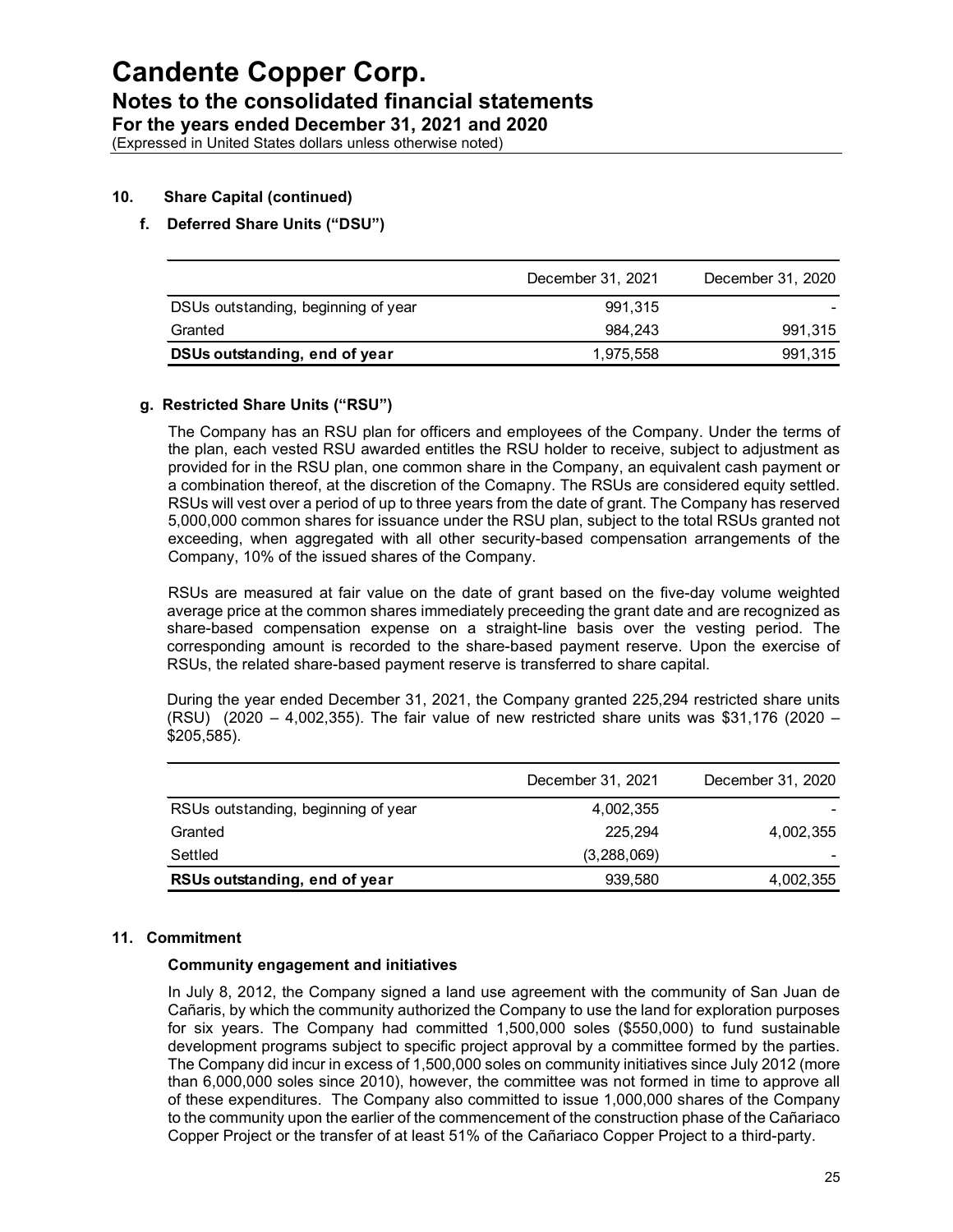## **12. Related Party Disclosure**

Key management compensation:

Key management consists of the Company's directors, executive officers and senior management. Compensation includes amounts paid to these individuals and companies they control.

|                                               |    |         | Years ended December 31, |         |  |
|-----------------------------------------------|----|---------|--------------------------|---------|--|
|                                               |    | 2021    |                          | 2020    |  |
| Director fees                                 | \$ | 166,782 | \$                       | 16,101  |  |
| Salaries and fees                             |    | 126,929 |                          | 110,327 |  |
| Share-based payments - stock options          |    | 172,701 |                          | 170,595 |  |
| Share-based payments - restricted share units |    |         |                          | 205,585 |  |
| Share-based payments - deferred share units   |    | ٠       |                          | 87,965  |  |
|                                               | S  | 466.412 | \$                       | 590,573 |  |

During the year ended December 31, 2021, the Company granted 984,243 DSUs (2020 – 991,315) to settle \$124,716 in directors' fees (2020 - \$87,965).

Included in salaries and fees is \$50,483 (2020 – \$62,204) which was capitalized to unproven mineral right interests.

The following amounts due to related parties are included in trade payables and accrued liabilities (Note 8). These amounts are unsecured, non-interest bearing and have no fixed terms of repayment.

|                                       | <b>December 31, 2021</b> | December 31, 2020 |
|---------------------------------------|--------------------------|-------------------|
| Directors and officers of the Company | 211.456                  | 278.112           |

#### **13. General and Administrative Expenses**

|                                                   | Years ended December 31, |           |      |    |         |
|---------------------------------------------------|--------------------------|-----------|------|----|---------|
|                                                   |                          | 2021      |      |    | 2020    |
| <b>GENERAL AND ADMINISTRATIVE</b>                 |                          |           |      |    |         |
| Amortization (Note 6 & 8)                         | \$                       | 33,149    | - \$ | S. | 23,603  |
| Accounting, audit and tax advisory fees           |                          | 66,596    |      |    | 54,945  |
| Bank charges and interest                         |                          | 3,572     |      |    | 2,158   |
| Consulting                                        |                          | 84,325    |      |    |         |
| Legal                                             |                          | 55,938    |      |    | 20,246  |
| Management and Director fees, office salaries and |                          |           |      |    |         |
| benefits (Note 13)                                |                          | 307,863   |      |    | 219,243 |
| Office, rent and miscellaneous                    |                          | 52,552    |      |    | 51,758  |
| Travel and accommodations                         |                          | 1,912     |      |    | 823     |
| Regulatory and filing fees                        |                          | 55,049    |      |    | 35,960  |
| Shareholder communications                        |                          | 86,899    |      |    | 19,220  |
| Share-based payments (Note 11)                    |                          | 329,571   |      |    | 391,584 |
| Total general and administrative expenses         | S                        | 1,077,426 | \$   | S. | 819,540 |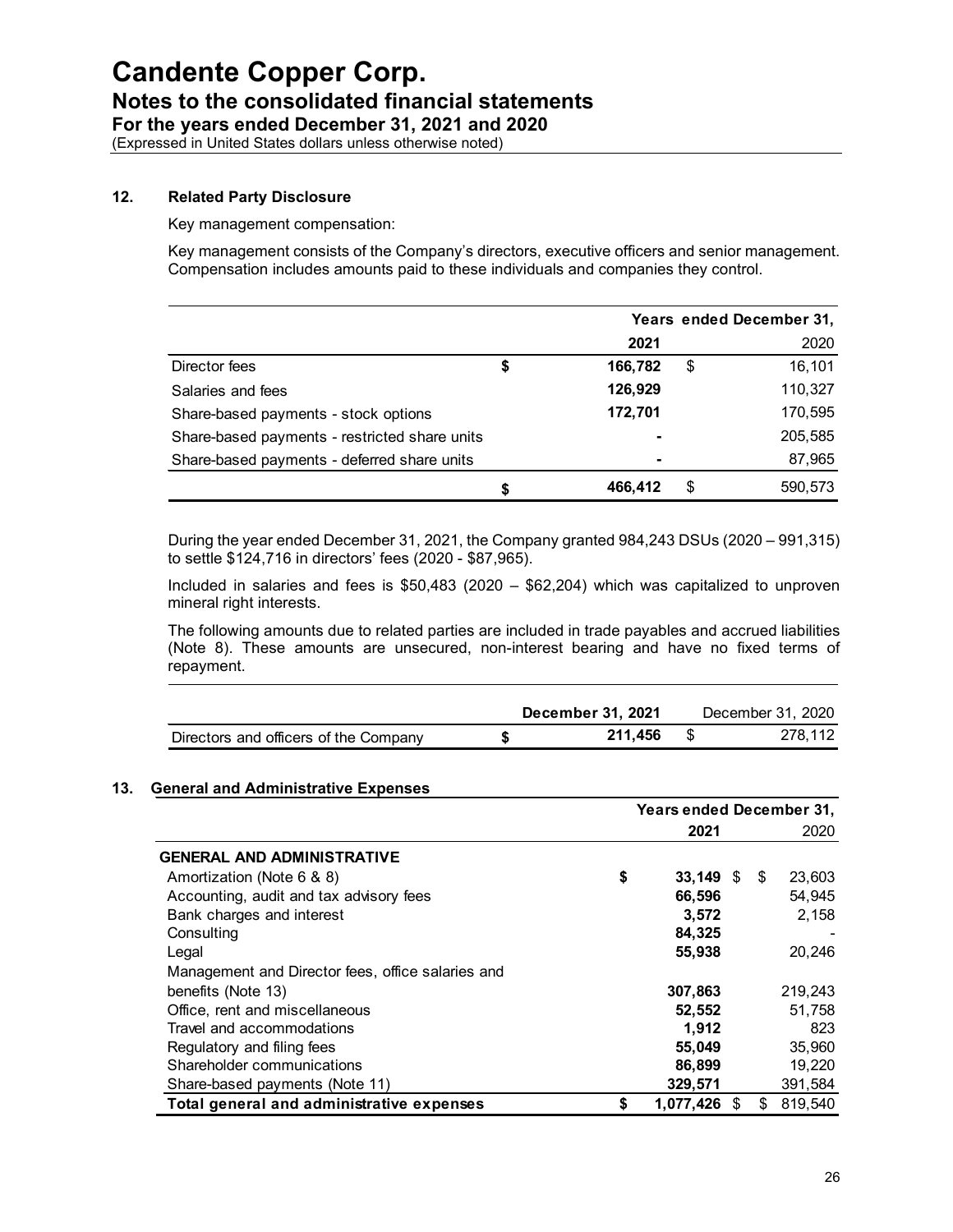## **14. Segmented Information**

The Company operates in one segment being the exploration of mineral properties in Peru. The Company operates in two geographical areas, being Peru and Canada. All of the Company's noncurrent assets are located in Peru.

### **15. Financial Risk and Capital Management**

The Company is exposed to certain financial risks in the normal course of its operations:

#### **Liquidity risk**

Liquidity risk is the risk that the Company will not be able to meet its obligations associated with its financial liabilities. The liquidity position of the Company is managed to ensure sufficient liquid funds are available to meet financial commitments in a timely and cost-efficient manner. The Company's management continually reviews the liquidity position including cash flow forecasts to determine the forecasted liquidity position and maintain appropriate liquidity levels. The Company plans to make payments of trade payables, which are either past due or due within the next 12 months and commitments from its current working capital and future sources of equity financing. Liquidity risk is considered to be high.

#### **Currency risk**

Currency risk is the risk that arises on financial instruments that are denominated in a foreign currency, i.e. in a currency other than the functional currency in which they are measured. The Company operates internationally and is exposed to risks from foreign currency rates. The functional currencies of the Company's subsidiaries are the United States and Canadian dollars and certain of the subsidiaries' transactions are denominated in Nuevo Soles. The Company does not enter into any foreign exchange contracts to mitigate this risk. The Company and its subsidiaries do not have significant transactions or hold significant cash denominated currencies other than their functional currencies. Therefore, the risk is considered moderate.

### **Credit risk**

Credit risk is the risk that the counterparty to a financial instrument will cause a financial loss for the Company by failing to discharge its obligations. Cash is deposited in highly rated corporations and the credit risk associated with these deposits is low. At December 31, 2021, the Company's maximum exposure to credit risk is the carrying value of its cash and receivables.

#### **Capital management**

The Company's capital structure is comprised of the components of equity. The Company's objectives when managing its capital structure is to, maintain financial flexibility to preserve the Company's access to capital markets and its ability to meet its financial obligations.

The Company's corporate office is responsible for capital management. This involves the use of corporate forecasting models, which facilitate analysis of the Company's financial position including cash flow forecasts to determine future capital management requirements.

In preparing its budgets and corporate forecasting models, the Company considers operating commitments imposed by its subsidiaries and the stability of the global capital markets.

Capital management is undertaken to safeguard a secure, cost-effective supply of funds to ensure the Company's operating and capital expenditure requirements are met. There were no changes in the Company's approach to capital management during the year and the Company is not subject to any restrictions on its capital.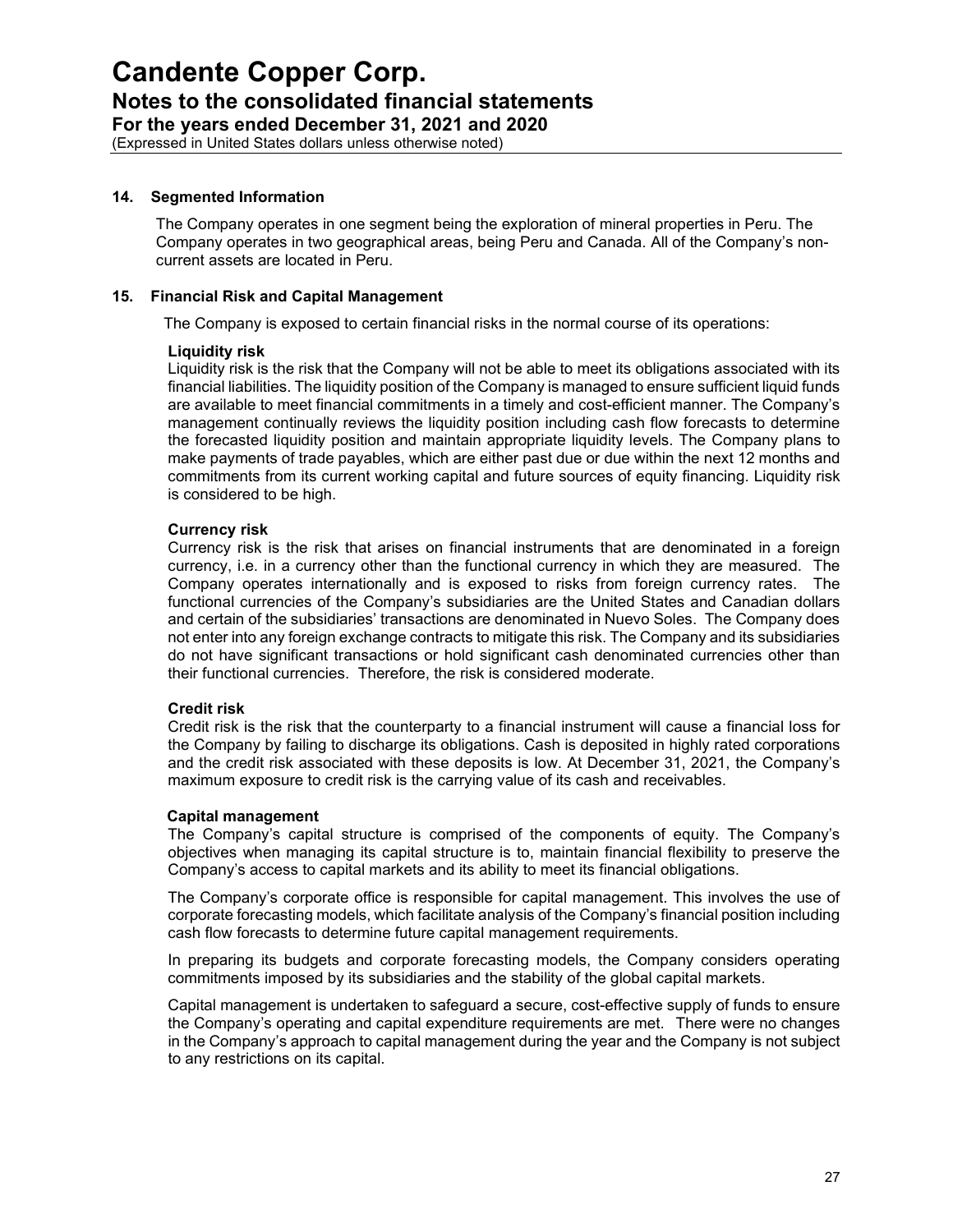# **Candente Copper Corp. Notes to the consolidated financial statements For the years ended December 31, 2021 and 2020**

(Expressed in United States dollars unless otherwise noted)

# **15. Financial Risk and Capital Management (continued)**

## **Fair value hierarchy**

The consolidated statements of financial position carrying amounts for receivables and trade payables, approximate fair value due to their short-term nature. The receivable for sale of subsidiary is measured at amortized cost using the effective interest method and approximates fair value.

The following provides a description of financial instruments that are measured subsequent to initial recognition at fair value, grouped into Levels 1 to 3 based on the degree to which the fair value is observable:

- Level 1 fair value measurements are those derived from quoted prices (unadjusted) in active markets for identical assets or liabilities;
- Level 2 fair value measurements are those derived from inputs other than quoted prices included within Level 1 that are observable for the asset or liability, either directly (i.e. as prices) or indirectly (i.e. derived from prices); and
- Level 3 fair value measurements are those derived from valuation techniques that include inputs for the asset or liability that are not based on observable market data (unobservable inputs).

Cash and investments fall under Level 1.

There were no transfers between levels during the period.

#### **16. Income Taxes**

A reconciliation of income taxes at statutory rates with the reported taxes is as follows:

|                                                                                | For the year ended December 31, |            |    |            |
|--------------------------------------------------------------------------------|---------------------------------|------------|----|------------|
|                                                                                |                                 | 2021       |    | 2020       |
| Applicable income tax rate                                                     |                                 | 27%        |    | 27%        |
| Loss for the year before income taxes                                          | \$                              | 1,175,913  | \$ | 932,028    |
| Expected income tax recovery at the applicable tax rate                        |                                 | (317, 497) |    | (251, 647) |
| Non-deductible accounting (loss) and non-taxable accounting<br>gain            |                                 | 122,657    |    | 185,100    |
| Foreign exchange on foreign operations                                         |                                 | 232,610    |    | 260,892    |
| Difference in tax rate in foreign operations                                   |                                 |            |    | 3,238      |
| True up of tax provision from prior year                                       |                                 | 241,423    |    | (126, 553) |
| Tax effect of tax losses and temporary differences not<br>recognized and other |                                 | (279, 193) |    | (71, 030)  |
| Income tax expense                                                             | \$                              |            |    |            |

The Canadian combined federal corporate tax rate and British Columbia provincial tax rate is 27% for 2020 and 2019. Peruvian income tax rates are 29.5% for 2020 and 2019.